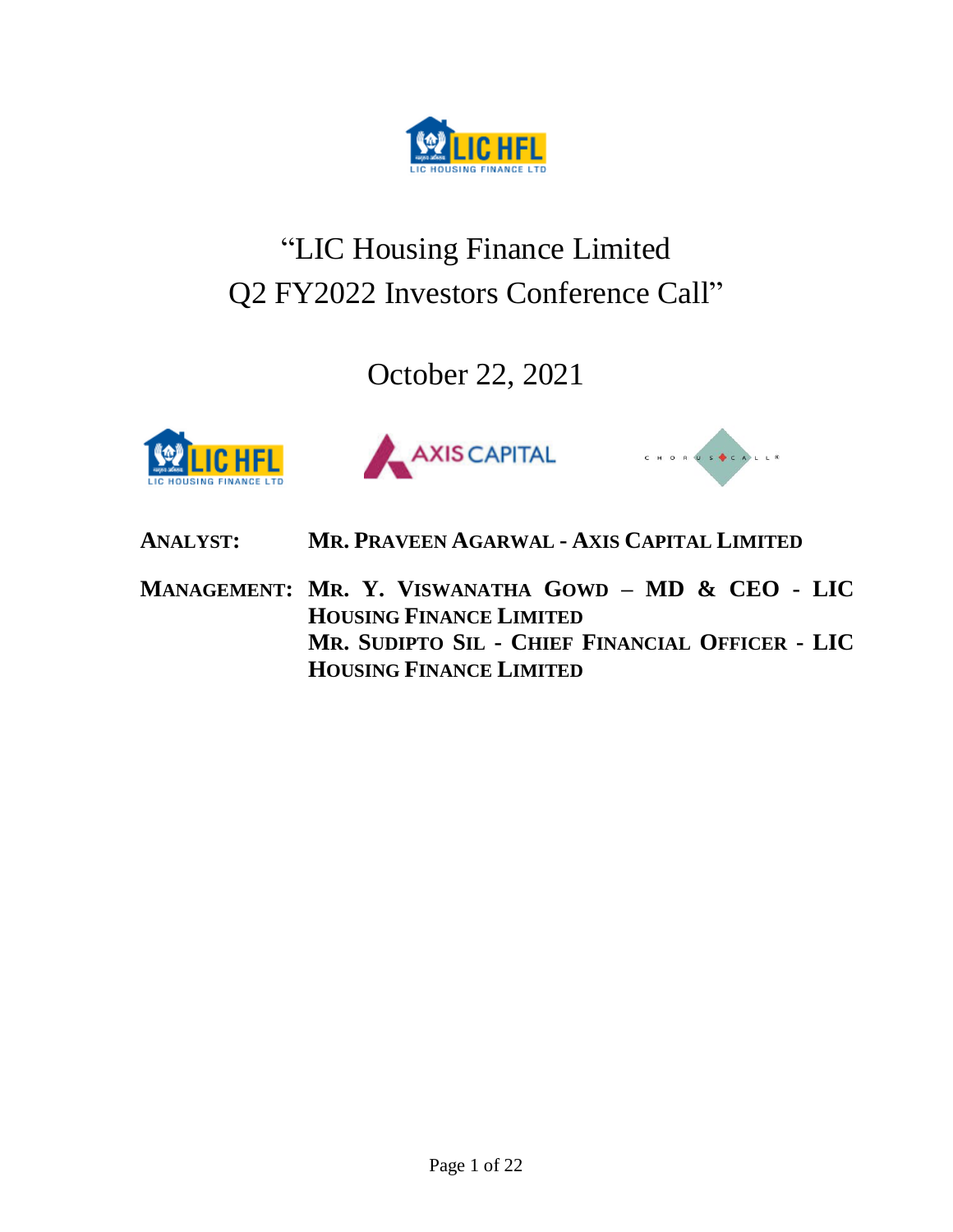

- **Moderator:** Ladies and gentlemen, good day and welcome to the Q2 FY2022 Earnings Conference Call of LIC Housing Finance hosted by Axis Capital Limited. As a reminder, all participant lines will be in the listen-only mode and there will be an opportunity for you to ask questions after the presentation concludes. Should you need assistance during the conference call, please signal an operator by pressing '\*' then '0' on your touchtone phone. Please note that this conference is being recorded. I now hand the conference over to Mr. Praveen Agarwal from Axis Capital Limited. Thank you and over to you Sir!
- **Praveen Agarwal**: Thank you Steven. Good morning everyone and we welcome the management of LIC Housing on this call. We have with us Mr. Viswanatha Gowd, MD and CEO and Mr. Sudipto Sil, CFO to take us over through the results. Mr. Gowd we request you to share your key highlights on the quarter gone by and thereafter we will open the floor for Q&A. Over to you Mr. Gowd!
- **Viswanatha Gowd:** Thank you Praveen. A very, very good morning to every one of you and welcome to this post earning conference call of LIC Housing Finance Limited. As you are aware, LICHFL declared Q2 FY2022 results yesterday.

Before beginning I wish you and your near and dear ones very, very good health and safety. With gradual improvement in the pandemic situation and increased pace of vaccinations it is heartening to note that normalcy is returning to lives, which is also reflective of the pickup in business activities and economic growth.

With greater relaxation of restrictions, sentiments have also improved very significantly. It is in this backdrop that our business was conducted in Q2 FY2022. The key highlights of this quarterly result are as follows:

The total revenue from operations 4700 Crores against 4969 Crores for the corresponding quarter of the previous year with a decline of 5.25%.

Outstanding loan portfolio stood at 237,660 Crores against 213,349 Crores as on September 2020, it is reflecting a growth of 11% out of which individual home loans have reported growth of 15% and now it compromises a little more than 79% of the total portfolio. It is up from 76% a year ago.

The total disbursement for the quarter was 16110 Crores out of that the disbursements in the individual home loans were 14330 Crores against 10373 Crores with a growth of 38%. Disbursements in project loans were 353 Crores.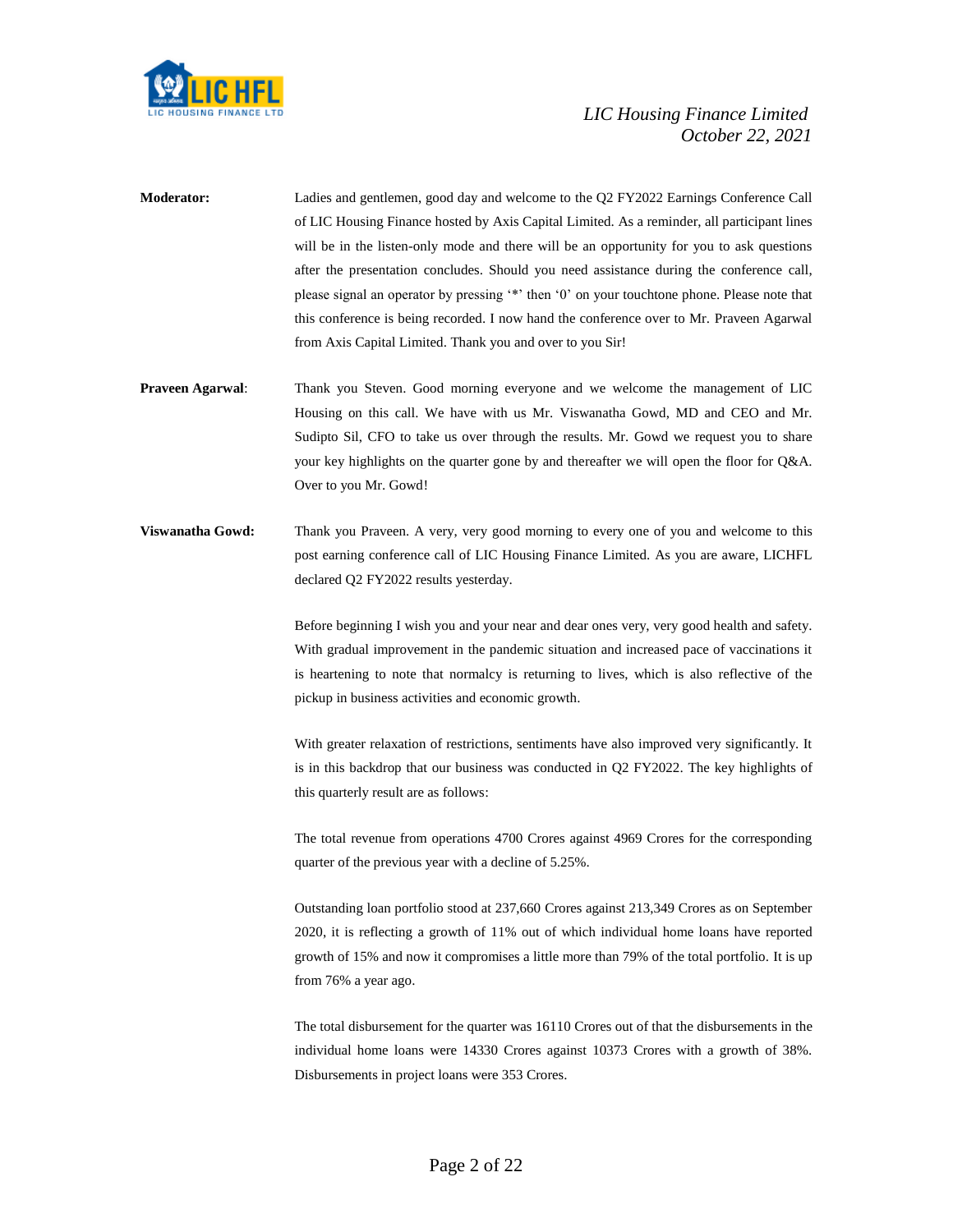

The net interest income for the quarter was at 1173 Crores as against 1238 Crores. Net interest margins for the Q2 FY2022 stood at 2% as against 2.2% for the Q1 of FY2022.

Profit before tax for the quarter stood at 308.95 Crores as against 1009.26 Crores. Profit after tax for the quarter stood at 247.86 Crores as against 790.90 Crores for the same period previous year.

Loan disbursements during the quarter were extremely robust with a total disbursement at 16110 Crores recording a growth of 29%. Individual home loans too continued its strong growth and posted 14330 Crores against 10373 Crores in the Q2 FY2021, a growth of 38%.

Growth was uniformly spread across all geographies and across both large and smaller centers especially tier 2, tier 3. It is extremely encouraging to note that we have achieved 132% of the pre-COVID levels in terms of our Q2 disbursements when we compare it with Q2 of 2019-2020.

On the portfolio growth front, the total portfolio recorded a growth of 11% and now it stands at 237,660 Crores with increased focus on the home loan segment, the growth recorded in the home loan portfolio was at 15% for the quarter.

In terms of asset quality stage 3 exposure at default as on September 30, 2021 stood at 5.14% as against 5.93% as on June 30, 2021. In our earlier interaction with you after Q1 results, we have assured our stakeholders that we strongly believe that a peak has been marked and subsequently asset quality would improve. It is very much heartening to note that stage 3 assets have declined by over 1500 Crores from Q1 of FY2022 levels on account of strong effort put in by all the concerned.

We have now a very strong confidence and conviction that the coming quarters will show great improvements. This quarter despite reduction in stage 3 assets, the provisions have been increased to reflect higher PCR.

Total provisions as on September 30, 2021 stood at 5354.9 Crores reflecting a provisioning covering ratio of 43.72 on stage 3. It is up almost by 9.72% as of June 2021.

OTR during this quarter stood at 2141 Crores lower than Q1 figure of 2350 Crores. We have been very closely focusing on the collection efficiency that has also shown improvement and now stands at 99% for regular accounts. The highest since the pandemic broke out in March 2020.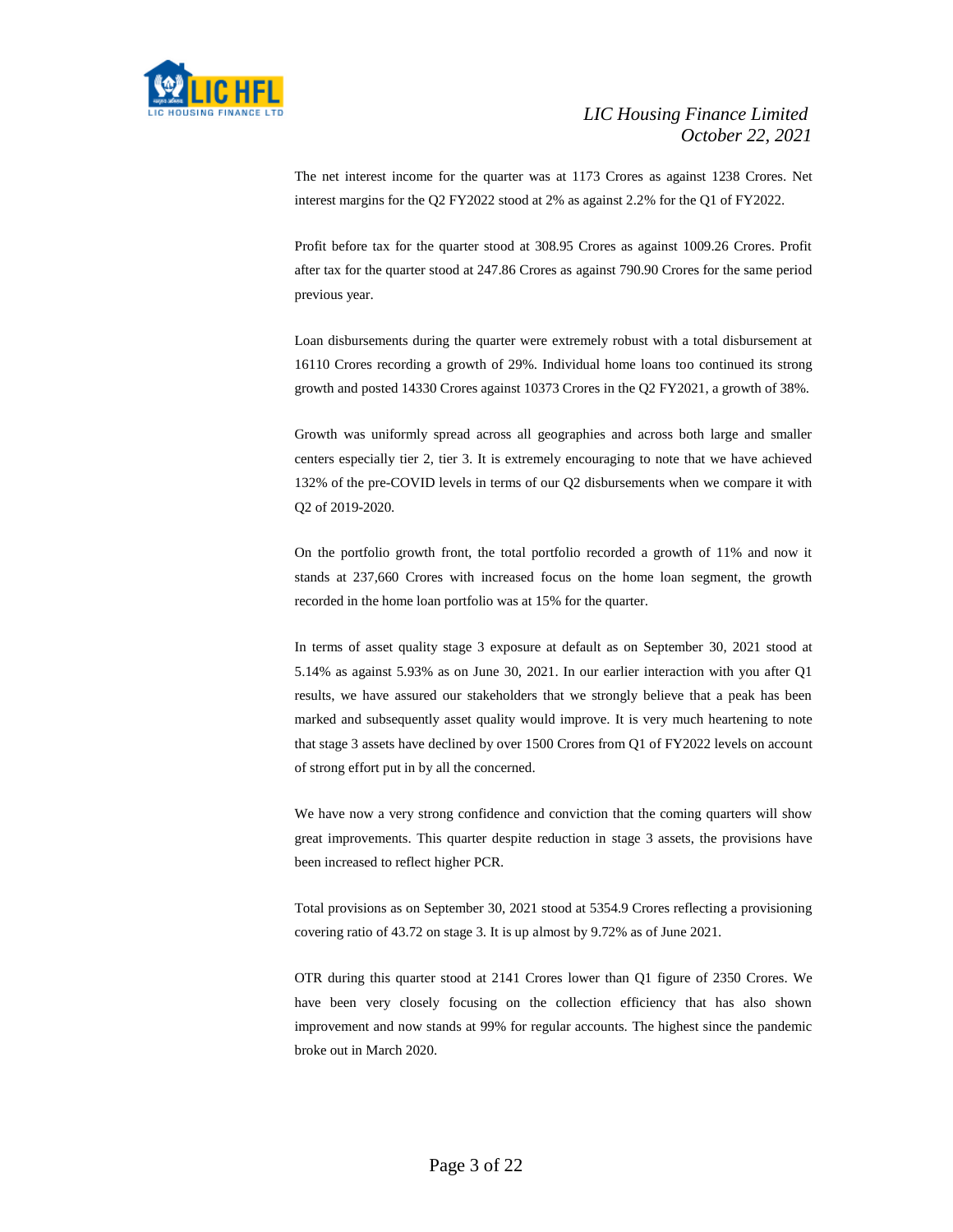

On the funding side, we have witnessed reduction in the overall cost of funds by 12 basis points during the Q2 FY2022 despite hardening in the bond yields during the small period. Incremental cost of funds have come down by 13-basis points and stood at 4.9% for Q2 of FY2021.

Net interest margins for the quarter stood at 2% as against 2.2% over the last quarter, the decline being attributable due to income reversals and OTR accounts. Then incremental spreads continued to remain at healthy levels and stood over 230 basis points during the six months ended September 30, 2021.

During this quarter company completed a preferential issue of equity through its promoters LIC of India, amounting to 2335 Crores. This will add to the tier 1 capital of the company.

During the quarter the company also tied up with the India Post and Payment Bank for distribution of its home loan products.

With this brief introduction I would like to invite you for your queries. Thank you very much.

**Moderator**: Thank you very much. We will now begin the question and answer session. The first question is from the line of Abhijit Tibrewal from Motilal Oswal. Please go ahead.

**Abhijit Tibrewal**: Thank you for taking my questions. Sir, I have two questions the first one is on your NIMs so you reported at 20 basis points, QoQ decline and Sir also suggested that these were income reversals and OTR accounts so if you can kind of briefly explain why these income reversals on OTR accounts, what were the nature of I would mean restructurings which warrant income reversals and what was the quantum of income reversals that we have taken during the quarter?

**Sudipto Sil:** Can you come up with your second query so that we can address both of them together?

**Abhijit Tibrewal:** Maybe the next two ways I mean I understand we kind of discussed during the last earnings call as well that employee expenses will go up but what is the nature or what is the run rate of employee expenses that we can kind of expect going ahead and lastly on your provisions during the quarter while we highlight that our stage 3 numbers had actually kind of improved on QoQ basis but what is it that kind of warrants an increase in provision cover? I understand we used to run a high provision cover during the past quarters but why I ask this question is I mean during every earnings call when we kind of ask you I mean we typically get to understand that based on your assessment at that point in time the provisions were adequate, but what has changed I mean during this quarter that there is a need to improve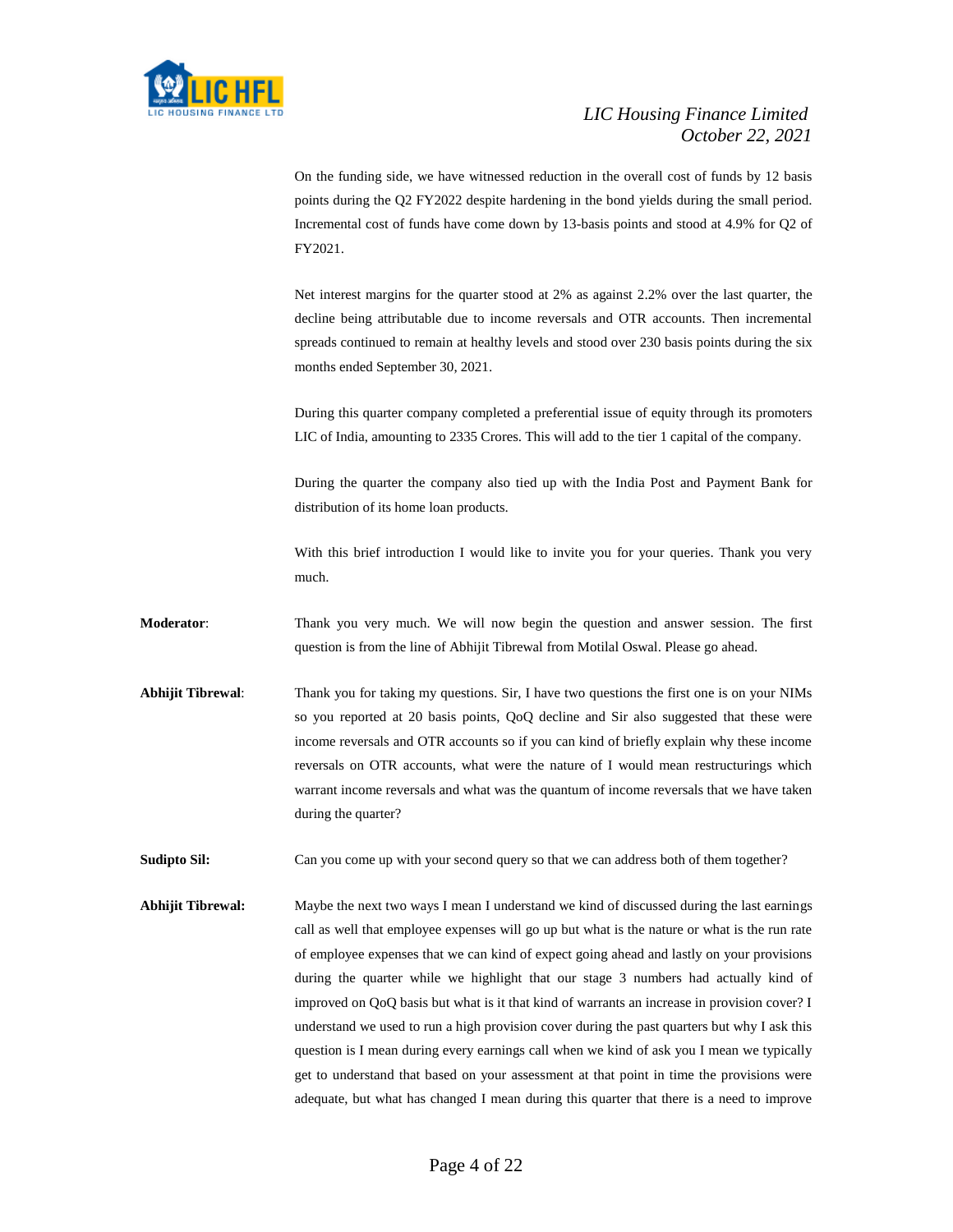

the PCR while asset quality has actually improved or should we think of it like this that because we were still working on that preferential equity capital raise, we were not able to think kind of take provisions and which we have taken during this quarter?

**Viswanatha Gowd:** One thing just I would like to, I think your questions were two three questions were there. As far as the provisioning is concerned, I would like to clarify you that because every quarter of course last quarter if you see the provisions were higher side maybe around more than 800 Crores. This quarter it is slightly less to 600 Crores. Here what happened the OTRs especially where our OTR is nearly 3.5% almost it is more than 3% of our loan book size if you look into that and mostly now in this quarter it has happened in the retail segment, so nearly 2100 Crores were added this year, after this quarter compared to earlier quarter. It has come down but overall the provisioning of even 10% minimum required to be made on the whole OTR thing and moreover the stage 3 OTR were taken care of full. So that what happened we are adequately provided for so no need to have any what you call, future some sort of what you call uncertainty. Now NPA we are very comfortable that compared to last quarter what you call the NPA amounts have come down by more than 1500 Crores if you look at in the retail segment itself and mainly in the developer side our loan book is only 6% and odd, so there what happened more or less not much addition to the NPAs were there, so we are very comfortable now as far as the what you call the asset quality is concerned. Last time also we told very clearly the worst was behind us. The similar way now it has been proved that yes the recovery now we have improved and then our teams are still under what you call improvising all the levels that our collection efficiency also, now if you look at the regular cases where our collection efficiency is more than 99%. I am very sure that the provisions what we are made are adequate enough so that what happens the provision coverage ratio also will be more than 43% now and then as far as the other two items are concerned our CFO will tell you.

**Sudipto Sil:** Abhijit, actually two things, of course what our MD Sir mentioned about the provisioning also if you see there has been a secular improvement in the GNPA but of course there has been increase in the provisioning cover, so as a result of that around 600 Crores of provision has happened. The other thing is that your query for regarding the margins, see actually margins if you look at it there has been a reversal of interest. Now what happens I will explain to you, at the end of September the total amount of loans under one time restructuring one and one time restructuring two put together is around 7300 Crores. Now for that 7300 Crores OTR because of the OTR given there is a recalculation of the IRR and the effective interest rates because of which there has to be an interest reversal which happened. This is the notional entry that has happened because of the OTR impact and that is the reason why the impact of it to the tune of around 250 Crores for the quarter ended September, the corresponding figure as of end of June with 5300 Crores of OTR was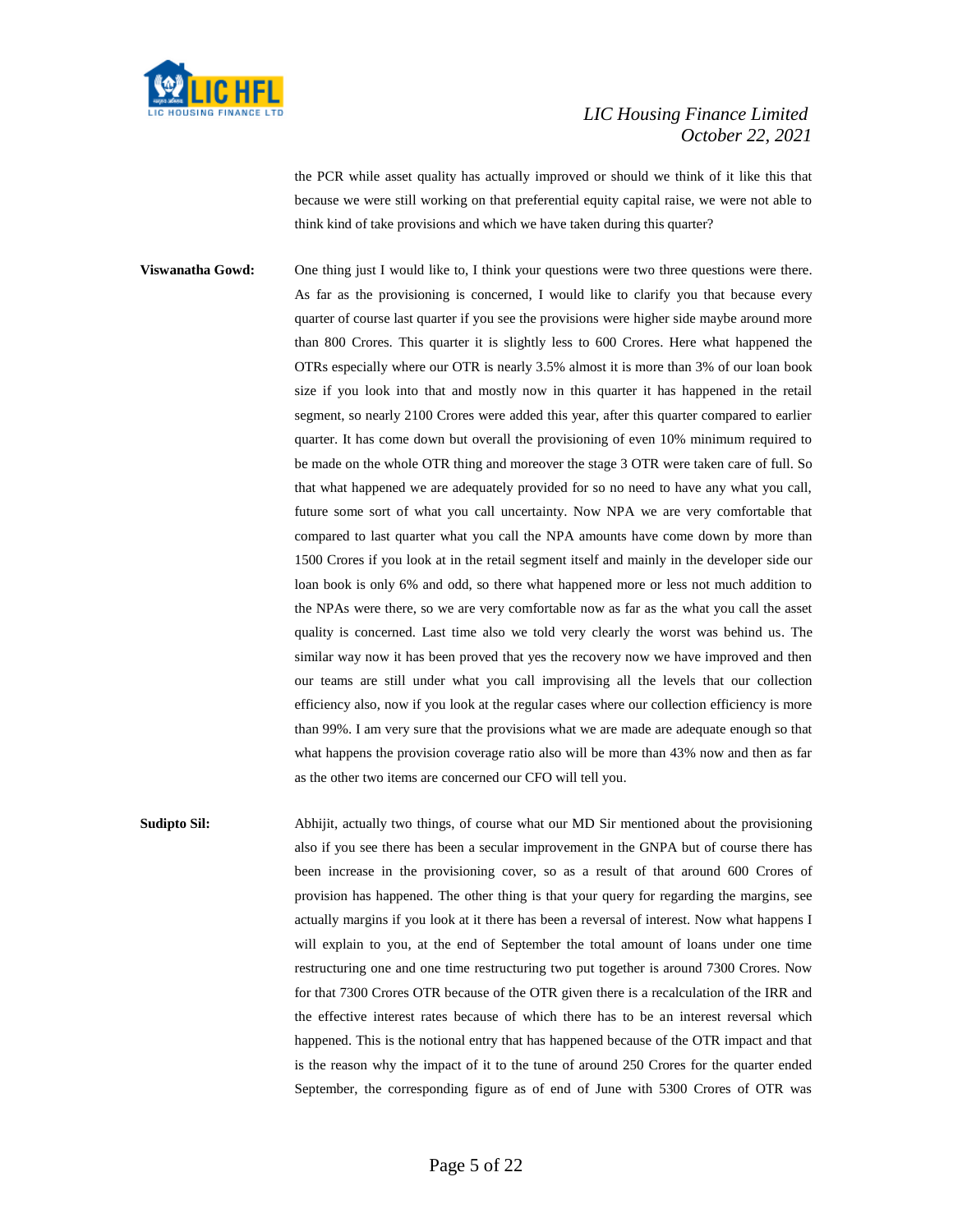

around 116 Crores. So around 135 odd Crores of extra reversal of interest has happened in the Q2 itself. Now what is the impact of it on the margins? For every 100 Crores of loss of net interest income the impact of NIM is to the tune of around 16 to 17 basis points so for 135 Crores of such reversals the impact on the net interest margins in terms of basis points will clearly in the range of around 22, 23 basis points. What is also to be noted very important thing is that sequentially there has been an improvement in spreads. As our MD mentioned in the beginning of the discussion that there has been a reduction in the cost of funds both on the incremental side and both on the cumulative side by around 12 to 13 basis points between the July 1 and of September 30, despite the fact that interest rates have been hardening the system, sequentially there is a drop in the interest cost which has resulted in improvement in spreads but because of this reversal of interest income that is the reason why there is a drop in the reported net interest margins. Your third question was regarding the expenses. I think expenses there has been couple of one time which has happened in Q1 last quarter that we have explained because of the payment of arrears. This time also there is an impact of actuarial valuation on retiral benefits to the tune of around 45 Crores to 46 Crores so if you net it off then the normal increment in the other expenses should be in the range of around 15% to 20% that should be an ideal run rate.

- **Abhijit Tibrewal:** Sir because this interest income reversal on the OTR book is notional in nature would you say that because interest kind of continues to accrue you will maybe see some from interest income write back in the coming quarters?
- **Sudipto Sil:** As and when these accounts come out of OTR and more important to notice that the OTR has ended so when these accounts come out of OTR we can expect some interest income write back from this OTR accounts.
- **Abhijit Tibrewal:** Sir lastly if you could share some colour on the segmental asset quality which you kind of typically shared during the earnings calls?
- **Sudipto Sil:** I will read out the comparatives. Our MD will just give the comparatives. We request everybody to note so that we do not have to repeat that again.
- **Viswanatha Gowd:** As far as the position at the end of September is concerned IHL segment, stage 3 comes to 2,25% and in the non-housing commercial it is 14.83%, then non-housing individual it is 9.76%, so this as far as individual total is concerned. Then in the projects that is developer book size where the stage 3 is at 23.94%. Then overall if you see our total NPA, gross NPA compared to last quarter from 5.93% it has come down to 5.14% now.
- **Abhijit Tibrewal:** Sir this is to suggest there were no resolutions during the quarter in your developer book?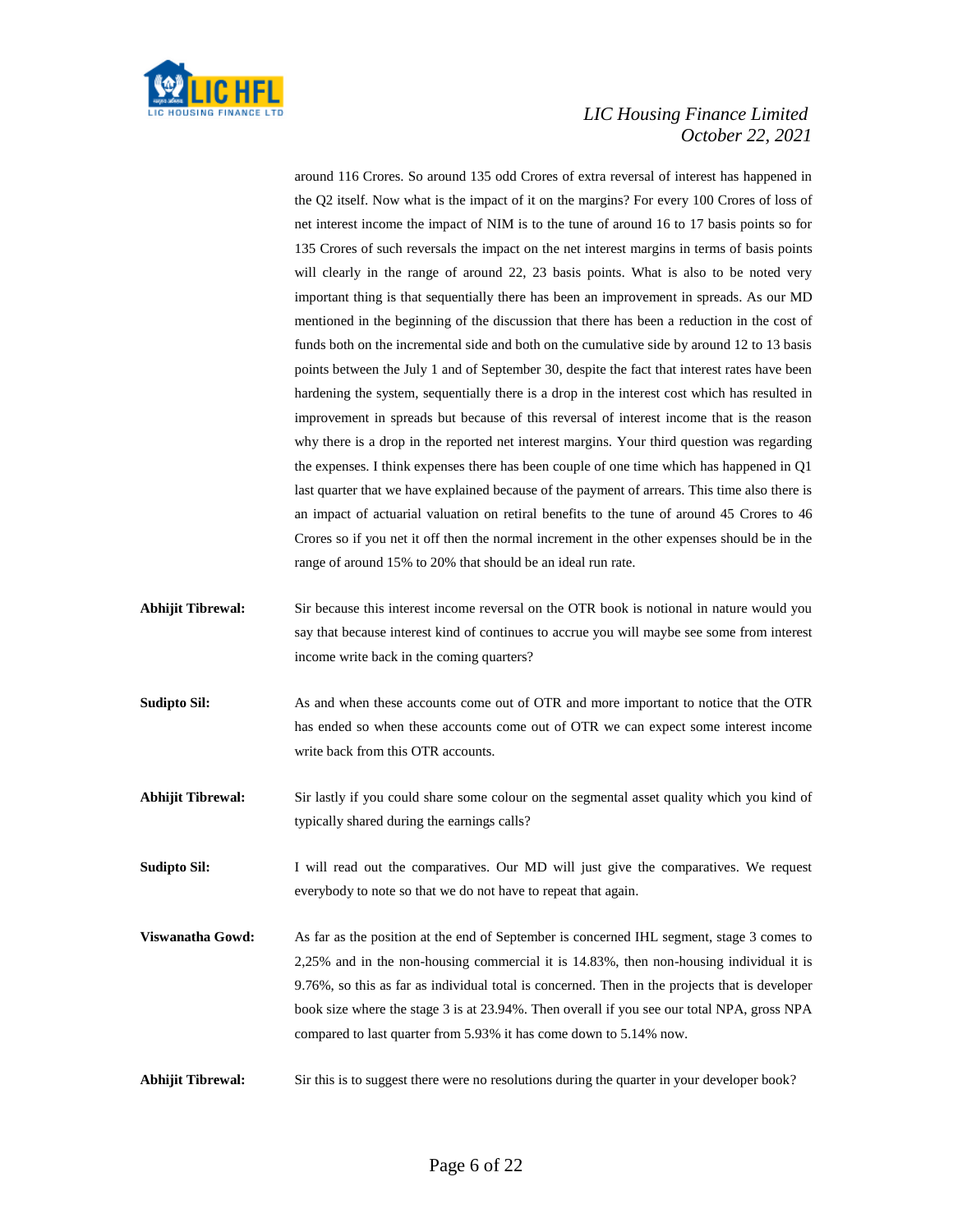

| Viswanatha Gowd:         | Developer book resolutions were not there. Maybe small one or two they do not have much<br>impact.                                                                                                                                                                                                                                                                                 |
|--------------------------|------------------------------------------------------------------------------------------------------------------------------------------------------------------------------------------------------------------------------------------------------------------------------------------------------------------------------------------------------------------------------------|
| <b>Abhijit Tibrewal:</b> | Alright Sir. Thank you so much Sir. I will come back in the question queue if time permits.                                                                                                                                                                                                                                                                                        |
| Moderator:               | Thank you. The next question is from the line of Aditya Jain from Citigroup. Please go<br>ahead.                                                                                                                                                                                                                                                                                   |
| <b>Aditya Jain:</b>      | Thank you. Could you tell us the current classification of the restructured loan. So the total<br>outstanding restructured loans about 7300 Crores where are they classified now in stage 1, 2<br>or $3?$                                                                                                                                                                          |
| <b>Sudipto Sil:</b>      | Most of it is either in stage 1 or stage 2. Because when we are doing OTR, the condition of<br>OTR is that they have to be standard assets?                                                                                                                                                                                                                                        |
| <b>Aditya Jain:</b>      | Is it okay to assume that is largely in stage 1 as you said in the last quarter or is it sizeable<br>amount in stage 2?                                                                                                                                                                                                                                                            |
| <b>Sudipto Sil:</b>      | Yes stage 2.                                                                                                                                                                                                                                                                                                                                                                       |
| <b>Aditya Jain:</b>      | Like you have done in this quarter in stage 3 increasing the coverage, is there a view on the<br>stage 2 assets that the coverage there is it enough or would you take another chance to beef<br>up also to create more security cushion?                                                                                                                                          |
| <b>Sudipto Sil:</b>      | In the stage 2 the provisioning coverage is adequate, considering the underlying evaluation<br>it is adequate.                                                                                                                                                                                                                                                                     |
| <b>Aditya Jain:</b>      | Got it. Thank you.                                                                                                                                                                                                                                                                                                                                                                 |
| <b>Moderator:</b>        | Thank you. The next question is from the line of Zhixuan from Point72. Please go ahead.                                                                                                                                                                                                                                                                                            |
| Zhixuan:                 | Thanks so much for the opportunity. Sorry just on the huge assets part it seems like QOQ<br>decline it is almost that the 5 BPS so the increase in interest reversal this quarter is 185<br>Crores right which accounts to about 20 odd BPS of that decline so is that a right<br>calculation and also you know what accounts for the remaining 15 BPS or so of the client<br>QOQ? |
| <b>Sudipto Sil:</b>      | No I think Zwan what I understand from your observation this quarter the NIM is 2%, what<br>it was in June was around 2.20% and what I mentioned in my earlier discussion is that for<br>135 Crores interest income reversal, the impact is around 22-23 basis points, so that actually                                                                                            |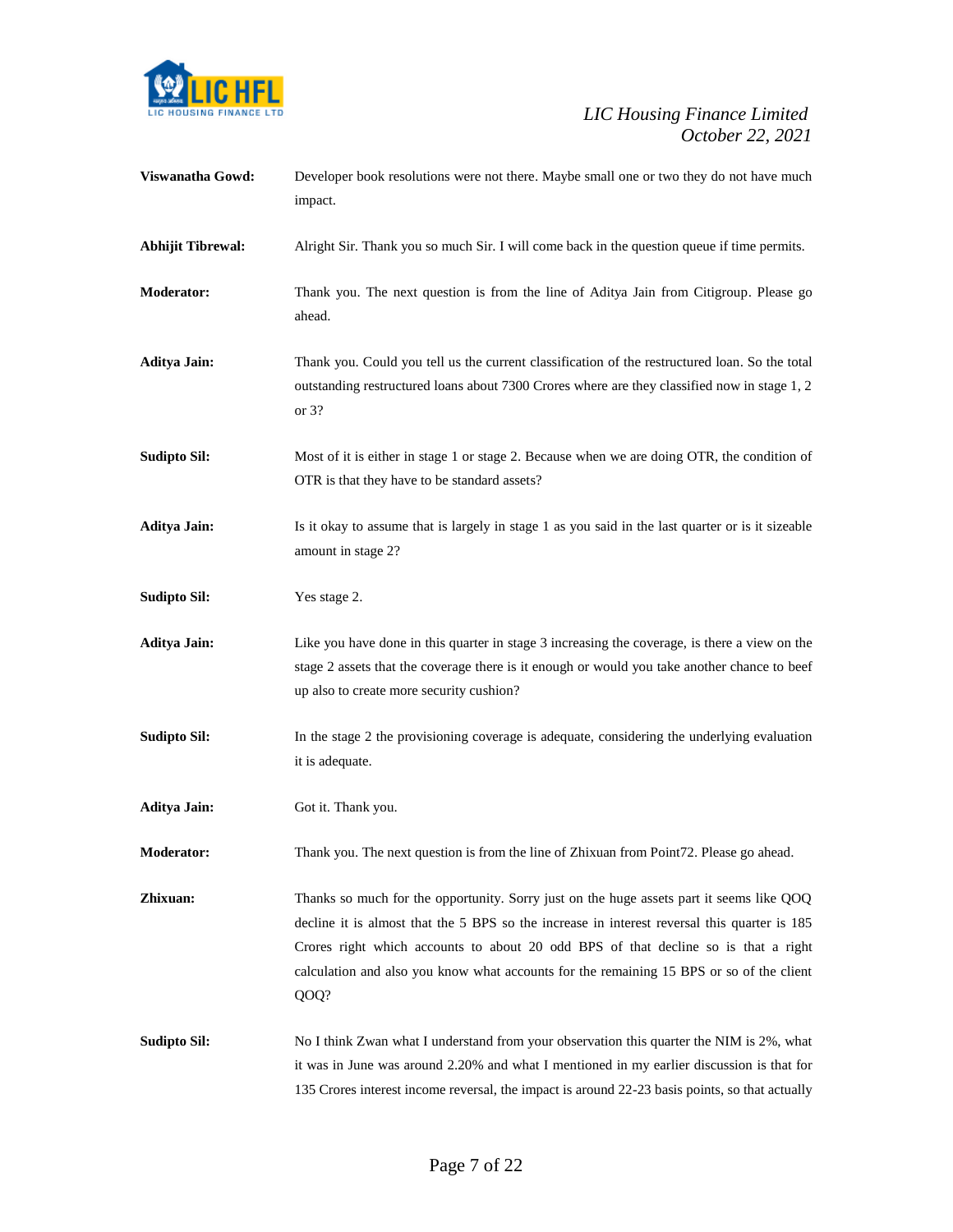

takes us notionally heading back to more than last what it was in June quarter. Now what it is to be also noted is that the total impact of reversals in totality is 250 Crores, the increment is 135 Crores. So if you add back 250 Crores notionally then the number actually reaches much higher.

**Zhixuan:** Understand. Just on the home loan yield side do you not give us some colour on you know what's our current average yield because I think our new rate is at 6.6% or something just want to understand how much repricing is potentially the future or is that mostly done?

- **Viswanatha Gowd:** As far as the rate is concerned now the 6.6% is the entry level what we are offering is really going on well. I think even the volumes are picking up very well in the last quarter you can see good growth rate is there in the disbursements also I think we are shown more than nearly already we have reached the pre-COVID levels as far as the quarter is concerned and that way good traction is there across and then this expands also will give because it is linked to what we call CIBIL scoring so our actually selection will be very, very sound enough to take care of 6.6% whatever offering only to the selected customers that to the best customers based on the credit score.
- **Zhixuan:** Lastly is on this coverage, provisioning coverage are we comfortable with current level of coverage or we are given the capital raise we are more comfortable to continue to increase that coverage going forward and if that is the case do you have like a target or more part number in mind?
- **Viswanatha Gowd:** This coverage I think it very much adequate what at this level going by the valuations it is I think earlier was only 34% like that now it has come to 43% almost a 9% increase is there and mainly it will take care of it fully what were now at this level, I think from our side it is almost fully or provided for because NPAs also you see now they have reduced. Another favorable point is over the last quarter the volume of your nonperforming assets has come down by nearly 1500 Crores that is also added to this. It is a very good positive trend. So further provisioning may not be on the higher side.
- **Zhixuan:** Just to follow up sorry to come back to that question maybe I am missing something I do not really understand this well but if I look at the increasing OTR last quarter is i think one percentage point or so of the book and this quarter we have about 80% of increasing OTR and we have less slippages this quarter. Why would the income universal this quarter be higher than the last quarter though?
- **Viswanatha Gowd:** The reason is that the income reversal is on the total outstanding OTR which has increased by 50%. So earlier the interest was only for three months on 5300 Crores now it is for the 6 months and for the 6 months it is 7300 Crores.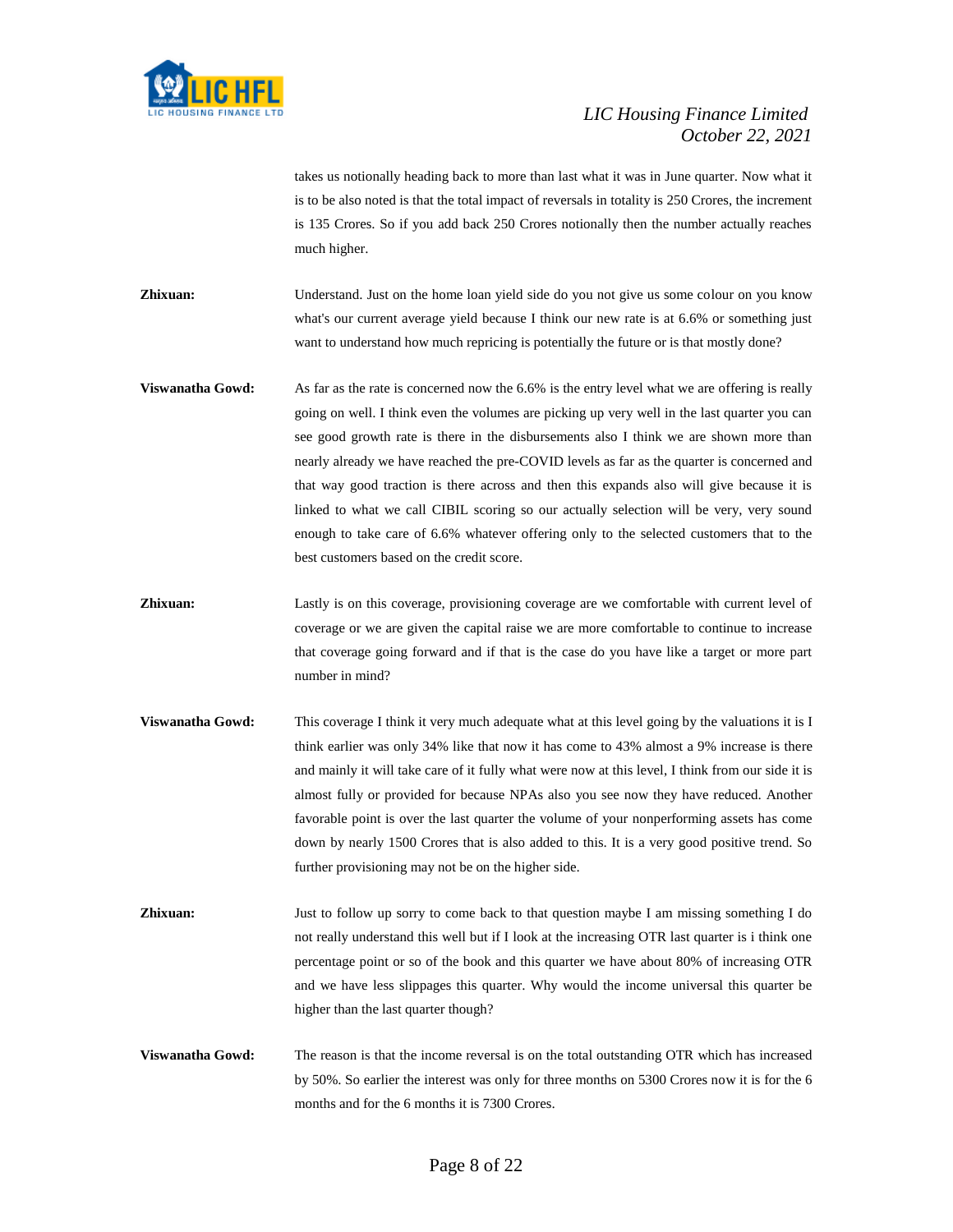

**Zhixuan:** I see got it. So that means that that pressure on the income reversal may not increase a quarter on quarter going forward since we are already kind of our restructuring is peak, but the income results are absolute amount it will still be there going forward is that the right way to understand?

**Viswanatha Gowd:** The OTR scheme has now ended.

- **Sudipto Sil:** Now more additions will be there one thing. Secondly the OTR things also may be coming out of that because now what we call, we are after the all the borrowers so that what happens people can avail, who are now actually the income levels are better off, now what you call people are getting salaries in times but actually our portfolio is mostly on the salaried structure we are very sure that many borrowers will come out of the OTR in this quarter certainly because they are in the stage 2 even stage 3 also definitely come to stage 1 that way there will be an improvement. I think we do not see much of what you call requirement of the reversal on the higher side.
- **Zhixuan:** Just to understand perfectly so as far as the account is in the OTR it will still have income reversal going forward but once they start to come out of the OTR and started to decline then the income was also during that quarter will start to decline it is a right way to understand it?
- **Viswanatha Gowd:** I think what we mentioned is that will be no further addition to the OTR pool it is actually coming down.

**Zhixuan:** Thank you so much.

**Moderator:** Thank you. The next question is from the line of Shubhranshu Mishra from Systematix. Please go ahead.

**Shubhranshu Mishra:** I just wanted the interest reversal. I think we can only do interest reversal as per Ind-AS in stage 3. Most of our OTR is in stage 1, and stage 2?

**Sudipto Sil:** That is not correct. Whenever there is a restructuring which happens it changes the term the total tenure, so the moment that happens the EIR/effective interest rate and the IRR also changes and when that happens obviously there is a derecognition of the income which has to happen to reflect that change. That is Ind-AS only. I am talking about Ind-AS only. This has happened not because of a stage 3 impact but it has happened because of the fact that the effective interest rate has changed because of the elongation of the term.

**Shubhranshu Mishra:** Sir what is the split of the book between the top 7 cities and other cities?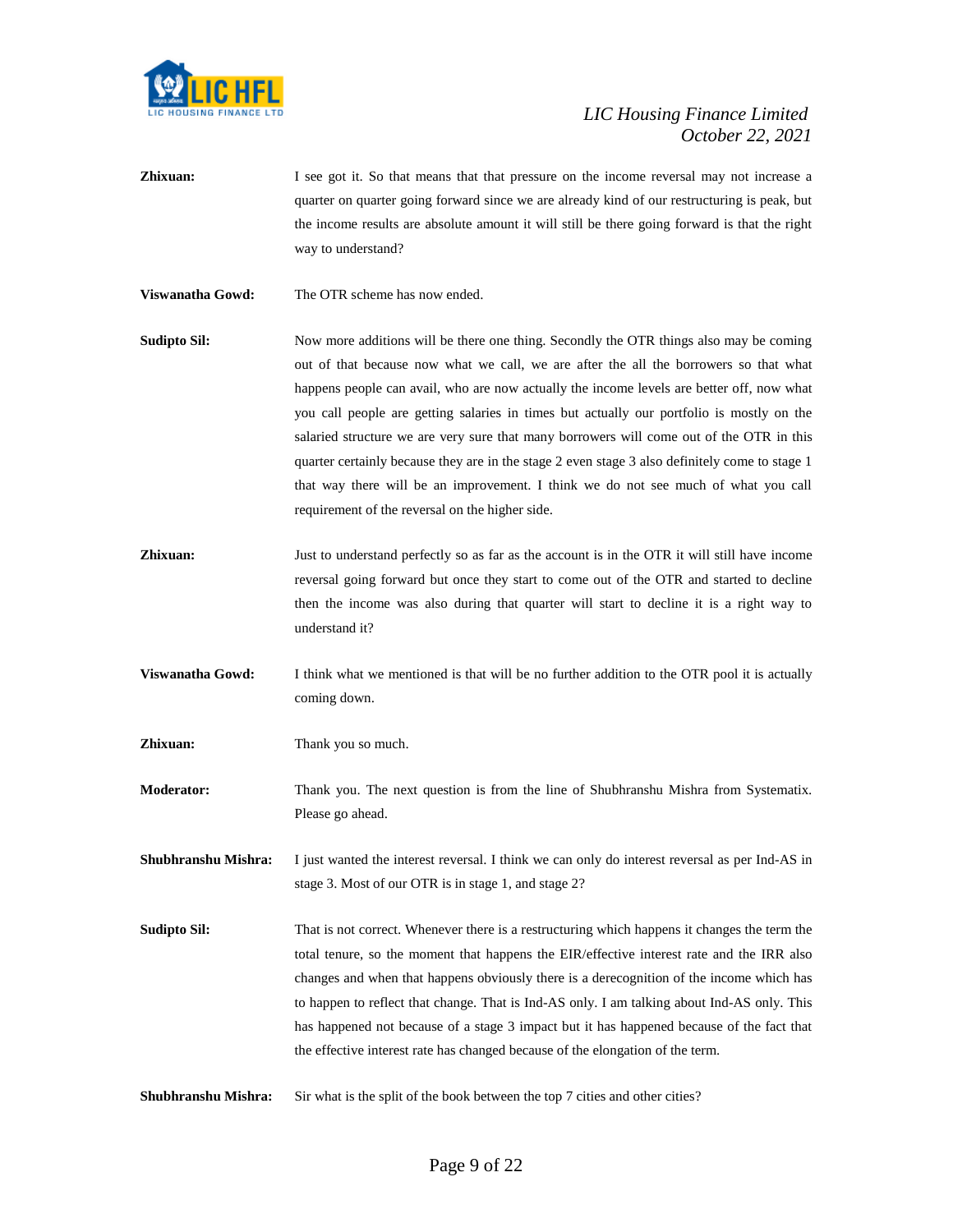

- **Viswanatha Gowd:** If you look at our portfolio mostly even in the traction now where we are seeing in the last quarter, nearly 50% more than 50% is coming from the tier 2, tier 3, so if you look at the metro cities and all, all top seven cities it is around 58% of the portfolio.
- **Shubhranshu Mishra:** The number of offices and the split of book is similar.
- **Sudipto Sil:** That you will find in the presentation. If you want I just can repeat the number. You want the number of offices. Your voice is not very clear. Just giving you, there are 85 offices in the top 7 cities and 197 offices in the other cities. Top 7 cities are the Mumbai metropolitan, NCR, Mumbai, Pune, Chennai, Hyderabad, and Kolkata.
- **Viswanatha Gowd:** Add to that our recent tie up with IPBP will make our reach far-far better in tier 2, tier 3 especially.
- **Shubhranshu Mishra:** What I am trying to understand is what is the split of the book not the offices in top 7 cities and the others per se?
- **Viswanatha Gowd:** See our book size if you look at geographically also, top 7 cities account for nearly 58%. If you look at the present year what happened 43% of the business has come from top 7 cities and 53% has come from the others.
- **Shubhranshu Mishra:** Just one clarification from the notes there are 248 accounts which are from OTR 1 which have been put in the OTR 2. If I calculate the average ticket size there, it is roughly around 72 lakhs which means that the average ticket size in OTR 2 would be around 35 lakhs. What is the difference there? Why is the ticket size higher in OTR 1 and why is it lower in OTR 2?
- **Sudipto Sil:** See actually if you look at the way the OTR as happened, majority of the corporate account OTRs have happened in the fourth quarter of last year and the first quarter of this year whereas in the second quarter the large ticket project loans cases were very, very small. Hardly some four, five cases had come whereas good amount of retail loans have come for OTR in Q2 under the OTR 2.
- **Shubhranshu Mishra:** I will come back in the queue.
- **Moderator:** Thank you. The next question is from the line of Kunal Mehra from MLP. Please go ahead.
- **Kunal Mehra:** Good afternoon gentlemen. Thank you for the opportunity. One question given the incredible step up in OTR 2 would you be willing to share with us how the OTR 2 and 1 book split the individual housing, commercial or individual non-housing?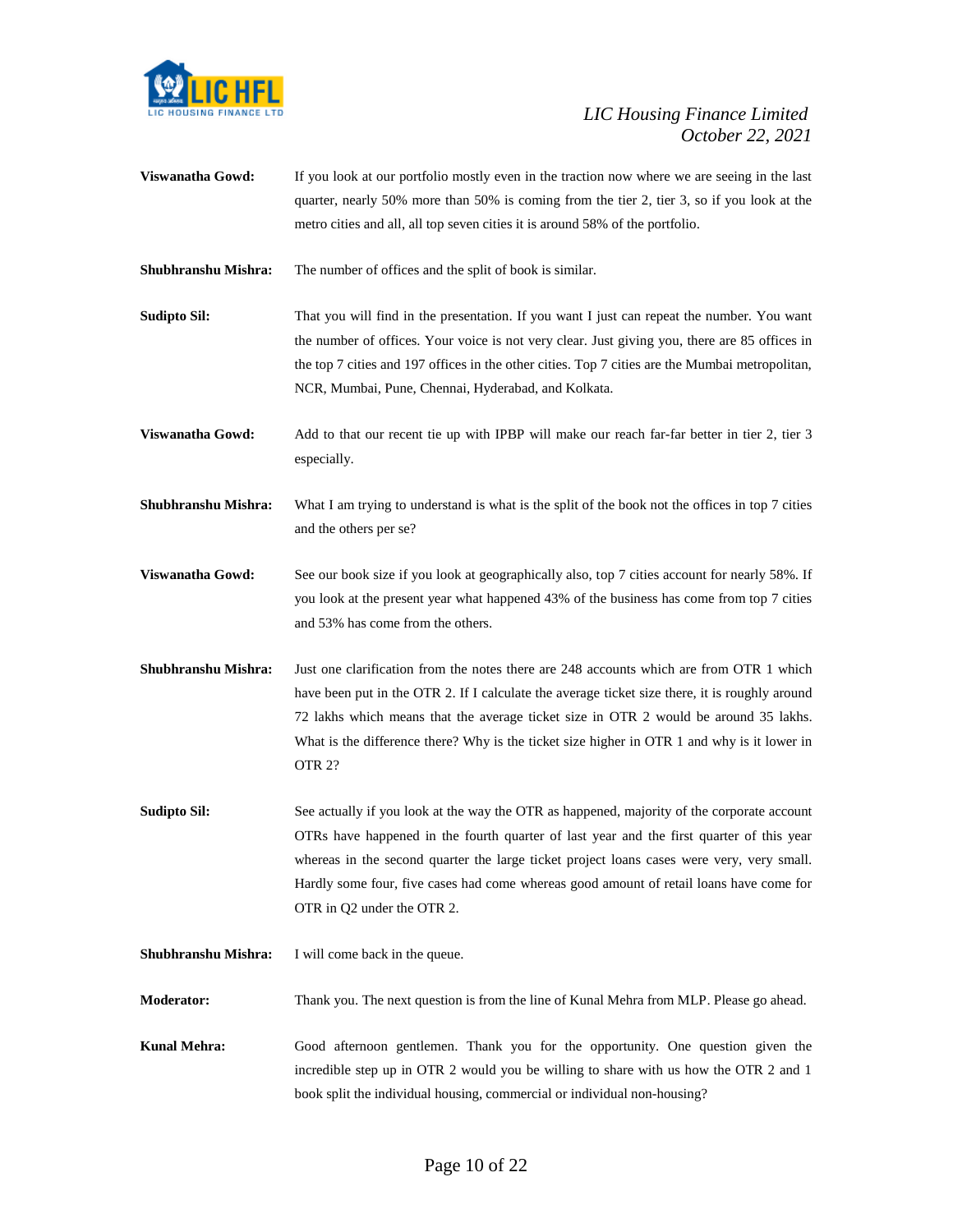

**Sudipto Sil:** See we have got the details of the individual and the project. I do not have the highest individual home loans, non-housing corporate and other break down. If you want quarter wise I can give you quarter wise, first quarter about 2070 Crores was under the builder loan category and about 275 Crores was under the retail category which compromise mostly of the non-housing corporate and the non-housing individual and home loans, these are the three categories there. In the second quarter the project loan was only 62 Crores whereas 2078 Crores was in the individual category comprised of all the three sub segments that is NHC, non-housing commercial, NHI non-housing individual and IHL which is individual home loans.

- **Kunal Mehra:** That is really helpful. Thank you. If I was to qualitatively ask you about this 2078 Crores split in the individual between the non-housing commercial, non-housing individual and individual housing directionally, which one would be the largest contributor to it and the reason. I will be transparent the reason I am asking is I am trying to handicap that going forward and we have another one of the slip on account of the nature of the underlying asset verus the stress that we are seeing in the real economy?
- **Viswanatha Gowd:** This is mainly due to the retail only. All our 2078 Crores what you had mentioned now the OTR 2 in the last quarter is only from the retail segment. The ticket size maybe around 25 to 30 lakhs that is our average size.
- **Kunal Mehra:** Therefore given that the dominant current share is retail, is 25 lakhs, it is arguably nonsalaried retail?
- **Viswanatha Gowd:** Our loan book if you see in the individual housing loan, more than our 75% of our individual house loans are all salaried class only because all are CIBIL based, all things are there. Moreover our teams are working to bring out these people out of OTR, so with the facility with this some concession is given and then going forward actually these numbers will come out of the OTR suddenly will give lot of fillip. If you look into the collection efficiency also now for regular accounts already it is 99%. The best way is I think even pre-COVID level like that.
- **Sudipto Sil:** Just to give a little bit color there your query was that probably you would like to know why there have been so much of people going in for OTR 2. Now let us look at the backdrop on which the OTR was announced. It was at the time of the second surge, second wave of the COVID and that point in time which is something which we have shared already also. At certain times, it is from the individual customer or even for the commercial customers what is more important at that point in time is to preserve cash as and when an OTR offer has come from the government through the regulator, they had opted for it. Now what is the probability that they will come out, if you look at the earlier year, last year the moratorium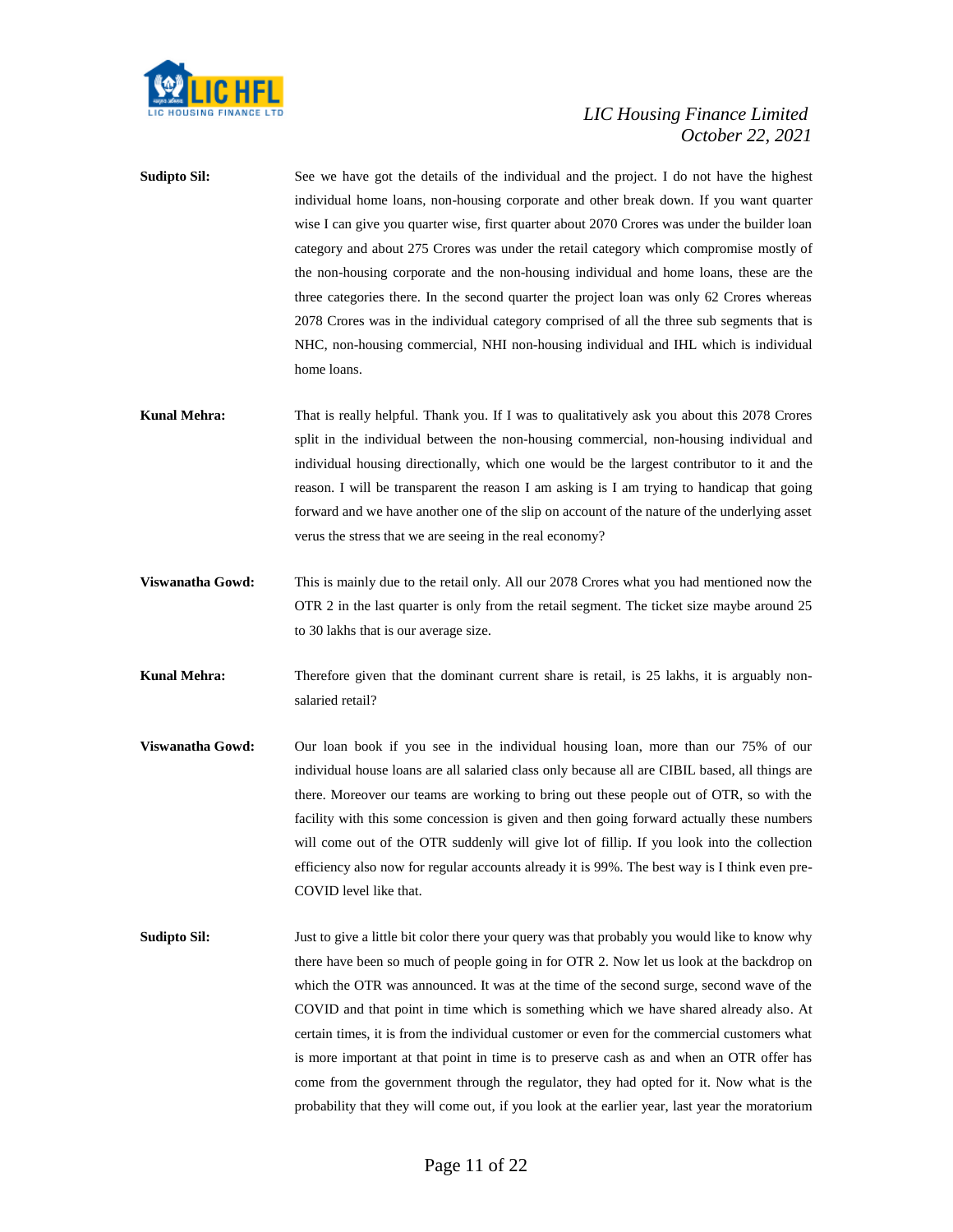

now 80% plus of people who had opted for monetary at that point in time have come back on full recovery, I mean on full updated mode. So as and when the external situation improves and it had already started improving more and more people generally come out of these kind of OTRs.

**Viswanatha Gowd:** Even if you look at the Q1, Q2 movement actually those accounts which are there in moratorium in Q1 and they have come out, some of them have come out and upgraded even fully also that is also possible.

**Kunal Mehra:** Of those accounts that came out between Q1 and Q2 from the OTR was there any accompanying right back of the notional income reversal?

- **Sudipto Sil:** As of now if you look at the statutory disclosures that we have made total amount of exposure that was out of 7398 right now because the OTR 2 was mostly invoked towards the end of quarter there has not been much scope for people to come out of the OTR 2. As of September 30, only the implementation was going on. Now progressively we will see the outstanding as compared to the invocation coming down.
- **Viswanatha Gowd:** Mostly in the individual segment it will happen definitely there is a positive on that.

**Kunal Mehra:** Thank you again gentlemen. I appreciate your time and patience.

- **Moderator:** Thank you. The next question is from the line of Kunal Shah from ICICI Securities. Please go ahead.
- **Kunal Shah:** Sir the question is with respect to the stage 2 breakup? Last time you highlighted in the corporate developer it was Rs.2400 odd Crores out of Rs.10000 Crores? Sir how has been the movement in stage 2 between the corporate and the non corporate and also if you can share the non-individual non-housing break up of Rs.35000 odd Crores how it has moved this quarter?
- **Viswanatha Gowd:** First of all the non-housing individual and non-housing commercial. In June, the nonhousing commercial total was Rs.14300 Crores and non-housing individual was Rs.20501 Crores. So it was around Rs.34800 Crores. As of September, the non-housing commercial is Rs.13600 Crores so it has come down by Rs.700 Crores whereas the non-housing individual has remained more or less at that level with slight increase of Rs.200 Crores, Rs.20500 Crores to Rs.20700 Crores and total if you see there has been a decline in the non-housing commercial and non-housing individual between June and September.

**Kunal Shah:** Stage 2 breakup?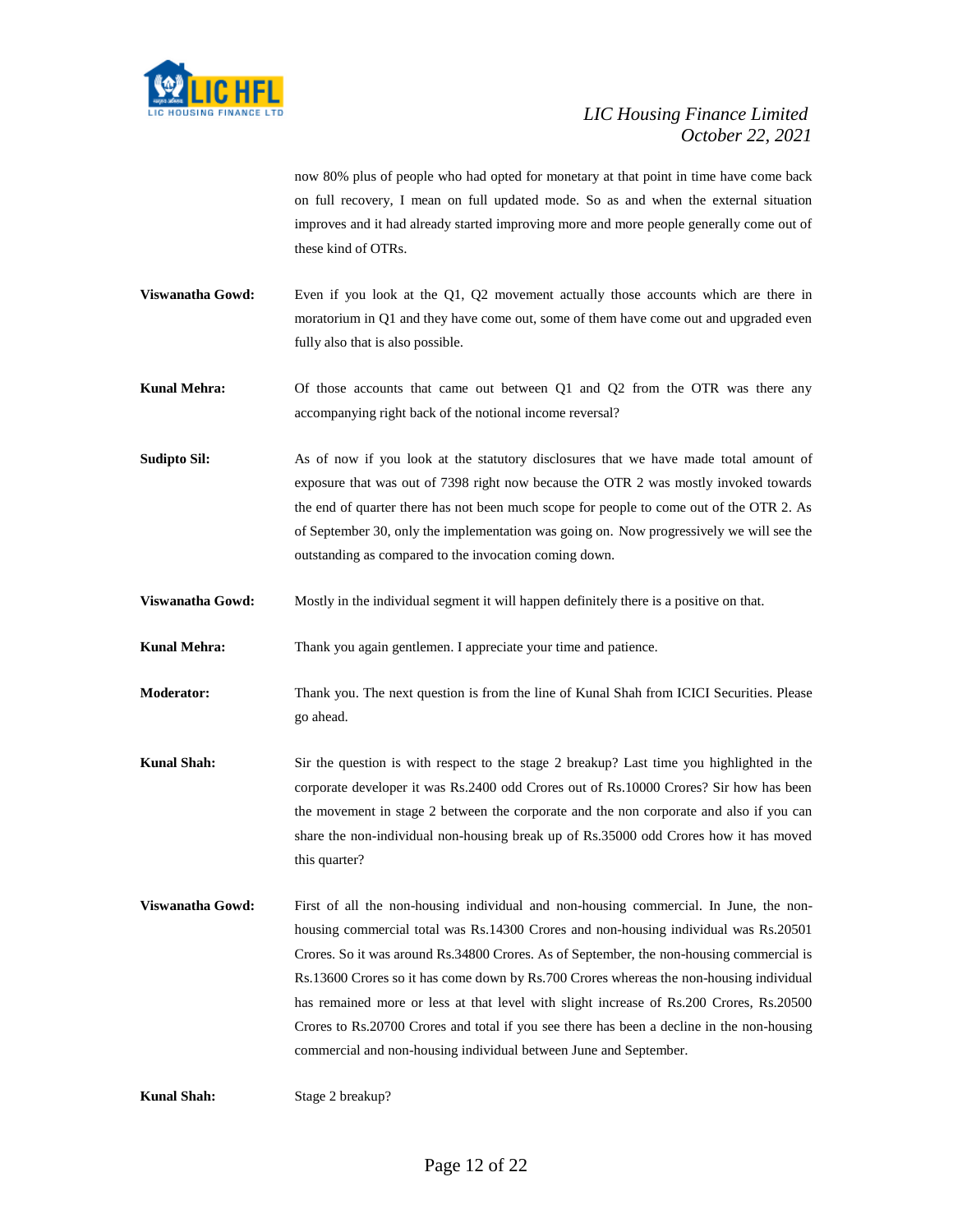

| Viswanatha Gowd:        | Stage 2 breakup, I will you comparables. First of all in stage 1 in the non-housing<br>commercial more or less it has remained same. In stage 3, there has been a decline as we<br>mentioned in the beginning and stage 2 also there has been a decline from Rs.1362 Crores,<br>it has come down to Rs.1292 Crores in stage 2. I am talking June to September figure and<br>from Rs.1927 Crores it has come down to Rs.1507 Crores so there is a Rs. Crores, so there<br>is a Rs.400 Crores reduction in the stage 2 also and consequent increase in stage 1. |
|-------------------------|---------------------------------------------------------------------------------------------------------------------------------------------------------------------------------------------------------------------------------------------------------------------------------------------------------------------------------------------------------------------------------------------------------------------------------------------------------------------------------------------------------------------------------------------------------------|
| <b>Kunal Shah:</b>      | Sorry stage 2 there was decrease?                                                                                                                                                                                                                                                                                                                                                                                                                                                                                                                             |
| Viswanatha Gowd:        | It has come down. It has decreased by Rs.400 Crores in the non-housing individuals.                                                                                                                                                                                                                                                                                                                                                                                                                                                                           |
| <b>Kunal Shah:</b>      | Non-housing individuals?                                                                                                                                                                                                                                                                                                                                                                                                                                                                                                                                      |
| Viswanatha Gowd:        | Yes.                                                                                                                                                                                                                                                                                                                                                                                                                                                                                                                                                          |
| <b>Kunal Shah:</b>      | Okay and the corporate housing?                                                                                                                                                                                                                                                                                                                                                                                                                                                                                                                               |
| Viswanatha Gowd:        | In the non-housing corporate also there has been a reduction by almost Rs.70 Crores to<br>Rs.80 Crores in stage 2 itself.                                                                                                                                                                                                                                                                                                                                                                                                                                     |
| <b>Kunal Shah:</b>      | Okay that helps.                                                                                                                                                                                                                                                                                                                                                                                                                                                                                                                                              |
| Viswanatha Gowd:        | So stage 3 and stage 2 both have come down in both these categories.                                                                                                                                                                                                                                                                                                                                                                                                                                                                                          |
|                         |                                                                                                                                                                                                                                                                                                                                                                                                                                                                                                                                                               |
| <b>Kunal Shah:</b>      | Just again to clarify in terms of this restructuring so now the provisioning on this<br>restructuring?                                                                                                                                                                                                                                                                                                                                                                                                                                                        |
| <b>Viswanatha Gowd:</b> | I missed out on the project. Project also stage 2 has been reduced. Stage 3 as we mentioned<br>as come down marginally, stage 2 has come down from Rs.2490 Crores to Rs.1553 Crores<br>and stage 1 it has come up by Rs.9500 Crores to a little more than Rs.10000 Crores.                                                                                                                                                                                                                                                                                    |
| <b>Kunal Shah:</b>      | So Rs.2490 Crores is becoming Rs.1500 Crores in stage 1 on the corporate developers?                                                                                                                                                                                                                                                                                                                                                                                                                                                                          |
| Viswanatha Gowd:        | Yes.                                                                                                                                                                                                                                                                                                                                                                                                                                                                                                                                                          |
| <b>Kunal Shah:</b>      | Overall provisioning on restructured is routed through impairment allowance even in this<br>quarter?                                                                                                                                                                                                                                                                                                                                                                                                                                                          |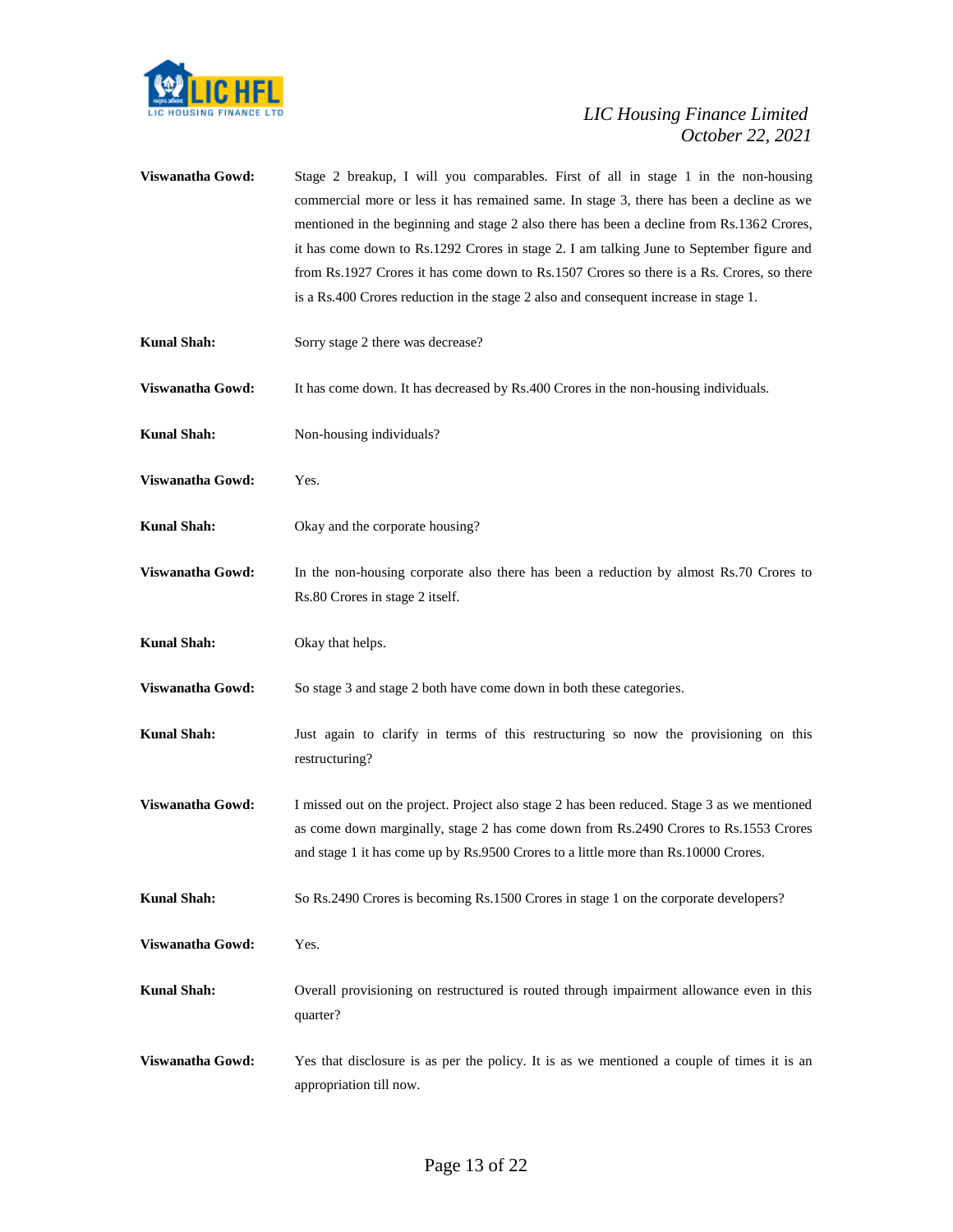

| <b>Kunal Shah:</b>  | Thanks.                                                                                                                                                                                                                                                                                                                                     |
|---------------------|---------------------------------------------------------------------------------------------------------------------------------------------------------------------------------------------------------------------------------------------------------------------------------------------------------------------------------------------|
| <b>Moderator:</b>   | Thank you. The next question is from the line of Dhaval Gada from DSP Mutual Fund.<br>Please go ahead.                                                                                                                                                                                                                                      |
| <b>Dhaval Gada:</b> | Two questions; one Sudipto can you just give the absolute stage 3 for NHC, NHI and IHL<br>just want to reconcile the number?                                                                                                                                                                                                                |
| <b>Sudipto Sil:</b> | Sir we have given in the beginning of the call itself.                                                                                                                                                                                                                                                                                      |
| <b>Dhaval Gada:</b> | The absolute if possible?                                                                                                                                                                                                                                                                                                                   |
| <b>Sudipto Sil:</b> | You want us to repeat the same numbers?                                                                                                                                                                                                                                                                                                     |
| <b>Dhaval Gada:</b> | No. The absolute numbers, I think you gave the percentage? I am just trying to reconcile the<br>absolute for non-housing individual and non-housing commercial and individual home?                                                                                                                                                         |
| <b>Sudipto Sil:</b> | Stage 3 from 2.6 it has come down to 2.25.                                                                                                                                                                                                                                                                                                  |
| <b>Dhaval Gada:</b> | Absolute if possible or I will take it offline that is okay?                                                                                                                                                                                                                                                                                |
| <b>Sudipto Sil:</b> | Because we have already given all these numbers so many times.                                                                                                                                                                                                                                                                              |
| <b>Dhaval Gada:</b> | The second question was regarding margins so just to summarize you are saying that next<br>quarter since most of the accounts are out of OTR, we should on an underlying basis?                                                                                                                                                             |
| <b>Sudipto Sil:</b> | We did not say it is out of OTR. We said that there is no further OTR scheme available.                                                                                                                                                                                                                                                     |
| <b>Dhaval Gada:</b> | Okay so on margins from next quarter you will be 2.2 to 2.23 based on the interest income<br>reversal so how should one think about underlying margins next quarter?                                                                                                                                                                        |
| <b>Sudipto Sil:</b> | Underling margins what is more important is to see the trend in the spreads because that is<br>what will be reflective of the overall efficiency in profitability. Spreads have increased<br>sequentially. There could be some notional entries of reversal of interest but if you see the<br>operating spreads have improved sequentially. |
| <b>Dhaval Gada:</b> | My question is when we should margins to normalize like 4Q FY2021 levels if you?                                                                                                                                                                                                                                                            |
| <b>Sudipto Sil:</b> | Sorry.                                                                                                                                                                                                                                                                                                                                      |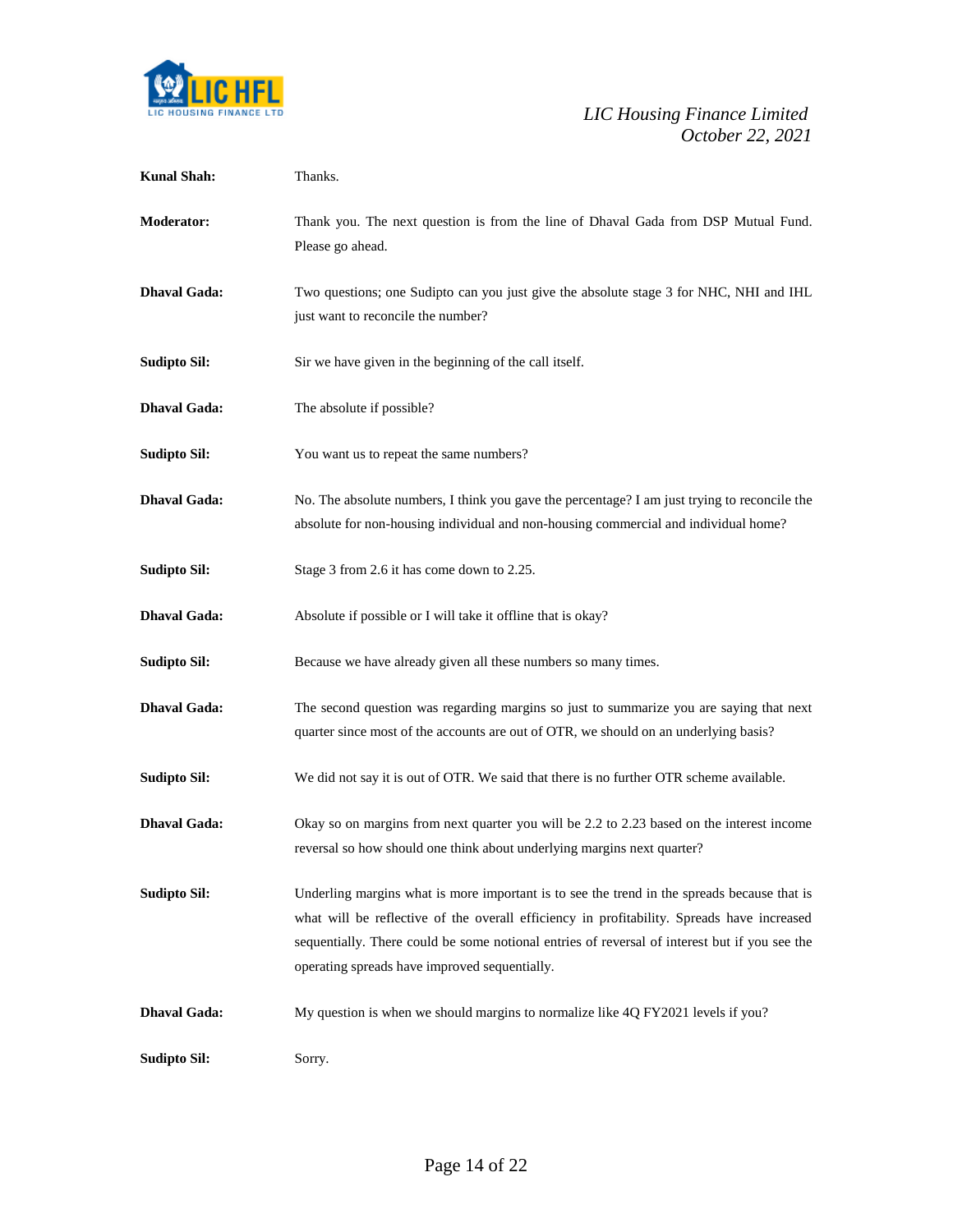

| <b>Dhaval Gada:</b>       | Pre March 2021 levels so when should margins is my underlying question so we have seen<br>the couple of quarters where OTR has impacted?                                                                                                                                                                                                                                                                                                |
|---------------------------|-----------------------------------------------------------------------------------------------------------------------------------------------------------------------------------------------------------------------------------------------------------------------------------------------------------------------------------------------------------------------------------------------------------------------------------------|
| <b>Sudipto Sil:</b>       | Correct before whatever was the margins say around in the range of around 2.25% to 2.35%<br>that was the ballpark range, which we have been holding before this implementation of the<br>OTR so we should be in a couple of quarters certainly see those levels come back. There<br>will stability in spreads and improvement in spreads to the extent of the interest rate<br>movement but overall there will be stability of spreads. |
| <b>Dhaval Gada:</b>       | Thanks. All the best.                                                                                                                                                                                                                                                                                                                                                                                                                   |
| <b>Moderator:</b>         | Thank you. The next question is from the line of Nischint Chawathe from Kotak Securities.<br>Please go ahead.                                                                                                                                                                                                                                                                                                                           |
| <b>Nischint Chawathe:</b> | Sir just to take it up from the earlier quarter what you are saying is that this Rs.250 Crores is<br>going to be an ongoing impact when these loans come out of OTR?                                                                                                                                                                                                                                                                    |
| <b>Sudipto Sil:</b>       | No. It will come down because outstanding loan of the OTR is also going to come down<br>slowly.                                                                                                                                                                                                                                                                                                                                         |
| <b>Nischint Chawathe:</b> | That is right Sir. Rs.250 Crores is the base impact that we can see this quarter? This is the<br>highest? Probably next quarter it goes down?                                                                                                                                                                                                                                                                                           |
| <b>Sudipto Sil:</b>       | It will start reducing.                                                                                                                                                                                                                                                                                                                                                                                                                 |
| <b>Nischint Chawathe:</b> | That is right and when do you think this kind of completely gets over?                                                                                                                                                                                                                                                                                                                                                                  |
| <b>Sudipto Sil:</b>       | May be in a couple of quarters. It will significantly recede over a couple of quarters.                                                                                                                                                                                                                                                                                                                                                 |
| <b>Nischint Chawathe:</b> | Sir on the expenses side of the staff expenses of around Rs.147 Crores is there a one off<br>over there?                                                                                                                                                                                                                                                                                                                                |
| <b>Sudipto Sil:</b>       | There is a one off around Rs.47 Crores which has happened because of the actuarial<br>evaluation of the retiral benefits of total of Rs.47 Crores is the amount, which was there.                                                                                                                                                                                                                                                       |
| <b>Nischint Chawathe:</b> | The Rs.100 odd Crores establishment expenses I think that sort of will remain?                                                                                                                                                                                                                                                                                                                                                          |
| <b>Sudipto Sil:</b>       | Between Rs.90 Crores and Rs.100 Crores will be the ballpark.                                                                                                                                                                                                                                                                                                                                                                            |
| <b>Nischint Chawathe:</b> | Perfect. Thank you very much and all the best.                                                                                                                                                                                                                                                                                                                                                                                          |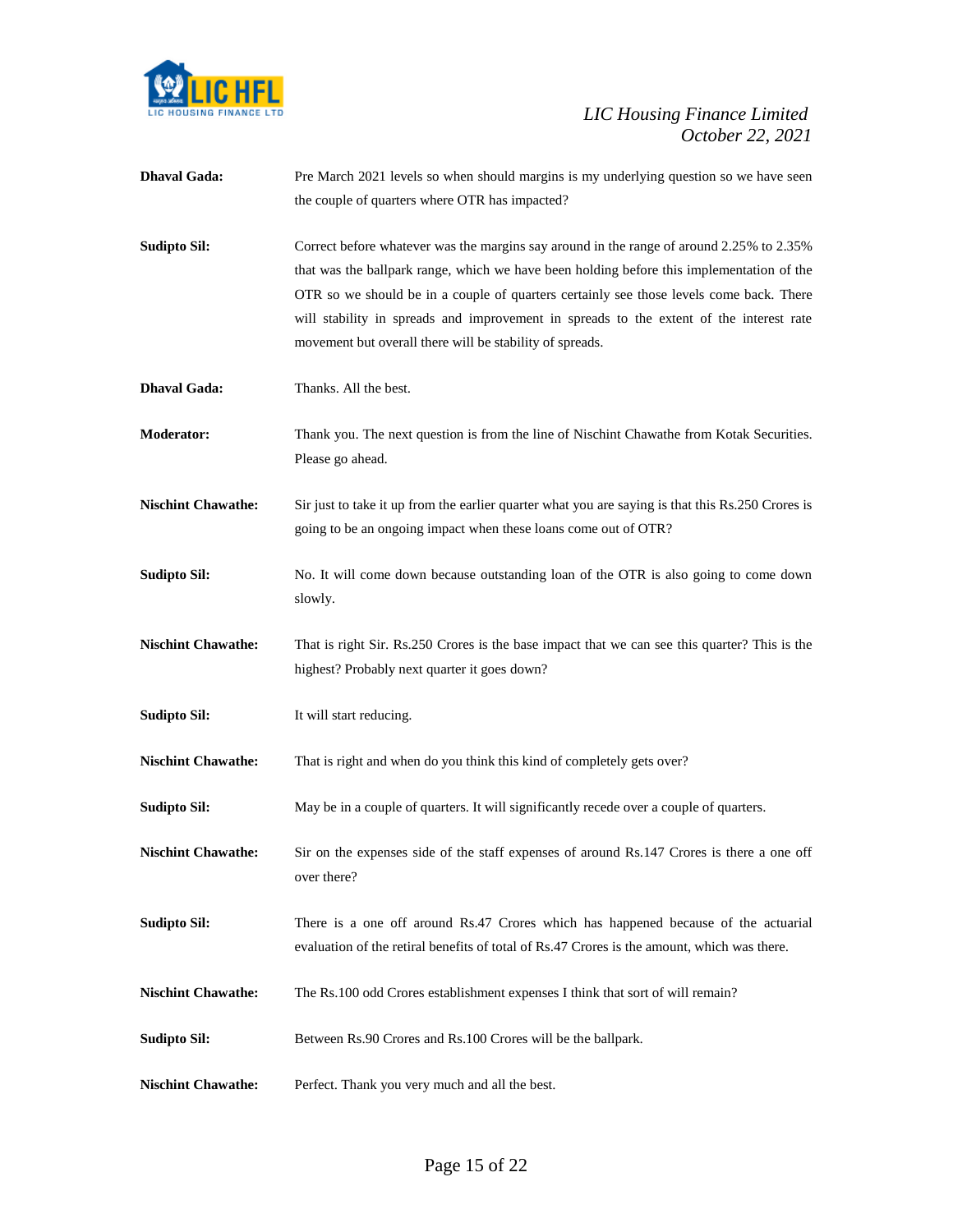

| Moderator:             | Thank you. The next question is from the line of Viral Shah from Credit Suisse. Please go<br>ahead.                                                                                                                                                    |
|------------------------|--------------------------------------------------------------------------------------------------------------------------------------------------------------------------------------------------------------------------------------------------------|
| <b>Viral Shah:</b>     | Sudipto a followup on the previous question in fact it is more of a clarification. Sir you are<br>saying this reversal impact in the P&L which is impacting the margins is something which<br>will continue every quarter but the quantum will reduce? |
| <b>Sudipto Sil:</b>    | It will keep on coming down yes.                                                                                                                                                                                                                       |
| <b>Viral Shah:</b>     | Okay understood. All my questions are answered.                                                                                                                                                                                                        |
| Moderator:             | Thank you. The next question is from the line of Piran Engineer from CLSA. Please go<br>ahead.                                                                                                                                                         |
| <b>Piran Engineer:</b> | Thanks for taking my question. I just wanted to understand why would the affective yield<br>change because of the elongation of the term of the loan in restructuring?                                                                                 |
| <b>Sudipto Sil:</b>    | Because of the change in IRR.                                                                                                                                                                                                                          |
| <b>Piran Engineer:</b> | But Sir if you are extending it by say six months would you charge the same IRR for that?                                                                                                                                                              |
| <b>Sudipto Sil:</b>    | IRR impact will be completely different. Ind-As reporting is based on effective interest rate.                                                                                                                                                         |
| <b>Piran Engineer:</b> | I get that but in that sense if you are extending let us say for three months for an OTR it<br>would not be an interest free extension of three months, would it?                                                                                      |
| <b>Sudipto Sil:</b>    | No. It is not an interest free, but there is no cash flow and then an extension of term so the<br>term which was 17 years will become 19 years. The term which was five years will be<br>seven years like that.                                        |
| <b>Piran Engineer:</b> | So it is a sort of a loss of interest on interest in a way because there is no cash flow?                                                                                                                                                              |
| <b>Sudipto Sil:</b>    | Correct.                                                                                                                                                                                                                                               |
| <b>Piran Engineer:</b> | Just to clarify I know this has been asked many times we reversed Rs.135 Crores this<br>quarter, Rs.115 Crores was the sum of 4Q and 1Q?                                                                                                               |
| <b>Sudipto Sil:</b>    | 1Q there was nothing almost because the OTR started actually towards the end of 1Q.                                                                                                                                                                    |
| <b>Piran Engineer:</b> | But what about the interests write backs from the reduction in NTL that would have<br>actually positively helped our interest income line?                                                                                                             |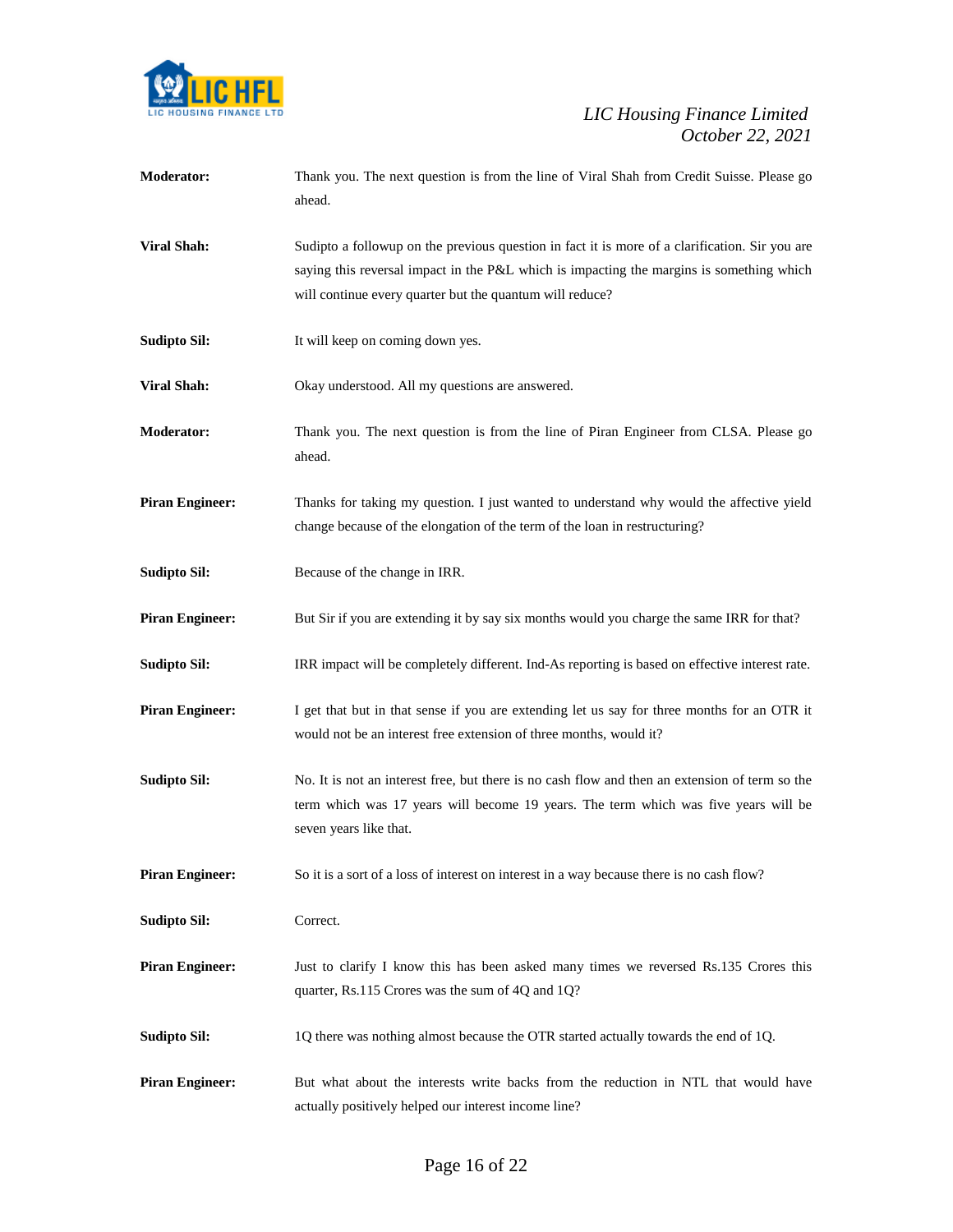

| <b>Sudipto Sil:</b>    | In Ind-As it does not matter know Sir. We will not get into so much of technical discussion.                                                                                                                                                                                                                                                                         |
|------------------------|----------------------------------------------------------------------------------------------------------------------------------------------------------------------------------------------------------------------------------------------------------------------------------------------------------------------------------------------------------------------|
|                        | If there is any specific you can touch base.                                                                                                                                                                                                                                                                                                                         |
| <b>Piran Engineer:</b> | Okay that is fine. That was all I had. Thank you.                                                                                                                                                                                                                                                                                                                    |
| <b>Moderator:</b>      | Thank you. The next question is from the line of Saurabh from JP Morgan. Please go ahead.                                                                                                                                                                                                                                                                            |
| Saurabh:               | Sir just one clarification on this corporate restructuring of Rs.5000 Crores that is entirely<br>developmental?                                                                                                                                                                                                                                                      |
| <b>Sudipto Sil:</b>    | It is developer plus the IHL plus NHC.                                                                                                                                                                                                                                                                                                                               |
| Saurabh:               | So that developer is about Rs.2078 Crores as you pointed out earlier?                                                                                                                                                                                                                                                                                                |
| <b>Sudipto Sil:</b>    | Sorry.                                                                                                                                                                                                                                                                                                                                                               |
| Saurabh:               | Of this developer load is Rs.2078 Crores of the Rs.5000 Crores?                                                                                                                                                                                                                                                                                                      |
| <b>Sudipto Sil:</b>    | Rs. 2078 Crores was in the Q2 itself only Q2.                                                                                                                                                                                                                                                                                                                        |
| Saurabh:               | In Q1 it was very low right so the total is about Rs.21 Crores?                                                                                                                                                                                                                                                                                                      |
| <b>Sudipto Sil:</b>    | Rs.2078 Crores was the retail in Q2. Rs.2074 Crores was the Q1.                                                                                                                                                                                                                                                                                                      |
| Saurabh:               | There is a total developer book restructured will be about Rs.2100 Crores is my question or<br>no?                                                                                                                                                                                                                                                                   |
| <b>Sudipto Sil:</b>    | Rs.2100 Crores where you got. That Rs.2100 Crores is the OTR done in the Q2 under OTR<br>2 around Rs.2141 Crores. You will find that disclosure given in the published numbers.<br>Very clearly it is mentioned the category wise. It is there in notes to the results point<br>number 6C. It is there in notes to the results point number 6C. Full table is given. |
| Saurabh:               | Thank you.                                                                                                                                                                                                                                                                                                                                                           |
| <b>Moderator:</b>      | Thank you. The next question is from the line of Umang Shah from Kotak Mutual Fund.<br>Please go ahead.                                                                                                                                                                                                                                                              |
| <b>Umang Shah:</b>     | All my questions have been answered. Thank you.                                                                                                                                                                                                                                                                                                                      |
| Moderator:             | Thank you. The next question is from the line of Susmit Patodia from Motilal Oswal Asset<br>Management. Please go ahead.                                                                                                                                                                                                                                             |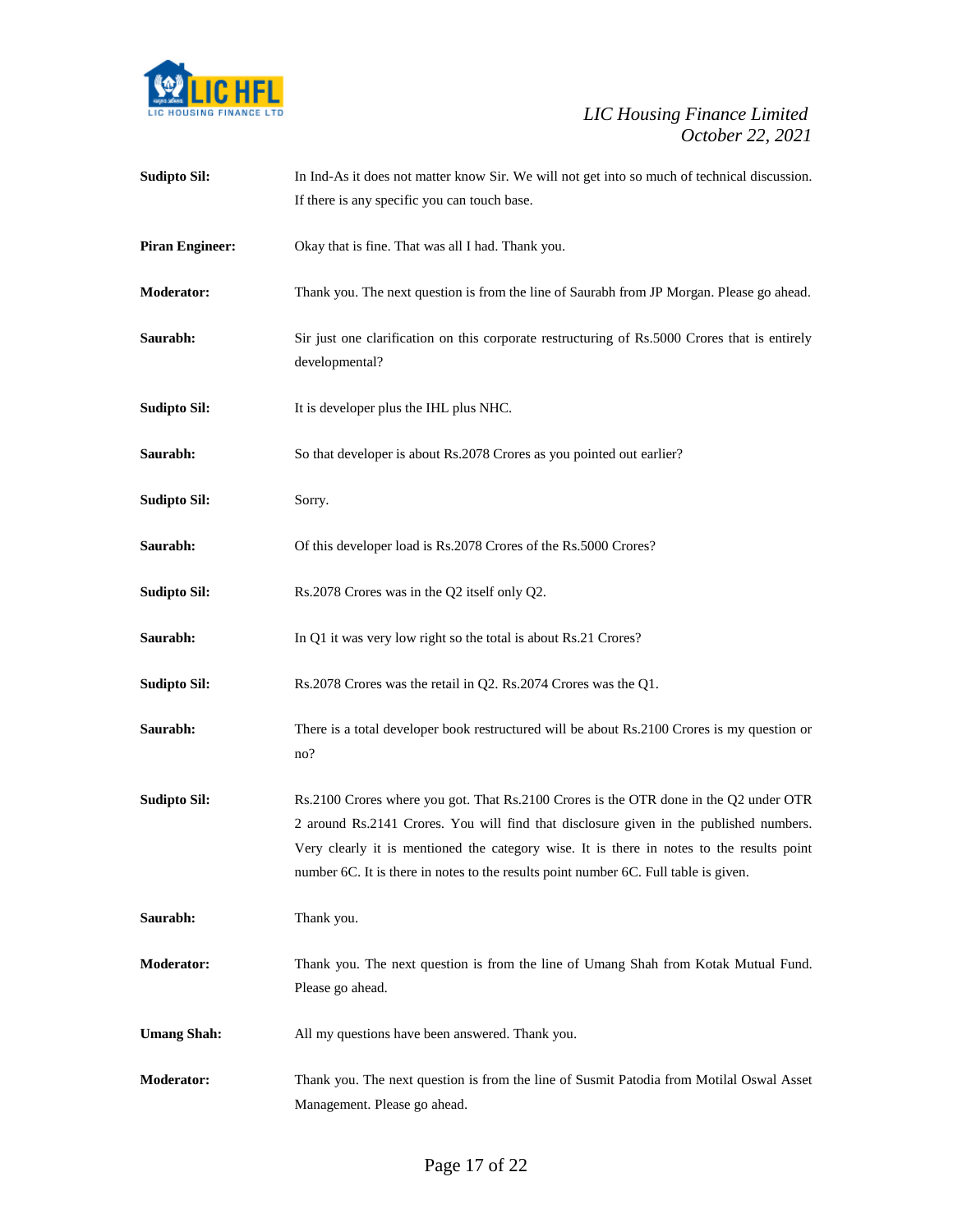

- **Susmit Patodia:** Good afternoon. I wanted to know the competitive scenario and are you seeing balanced transfer out? I just wanted to understand how is it looking? Is there a lot of BT out that is happening vis-à-vis the earlier trend?
- **Viswanatha Gowd:** Now because this quarter our traction is very good especially in the disbursements in individual home loan segment, we have shown tremendous growth nearly Rs.16000 Crores have been the disbursement in this quarter itself and showing a growth rate of almost 132% over what you call the last one. We have already reached the pre COVID levels there also. Then again if you look at the portfolio also there is a 15% addition. That growth rate is very good. It is a very good especially in the individual hosing segment and the way forward actually now the rates are in the lowest level 6.66% and even the offers given by some builders here and there in some states, after that the property rates are more or less maintained and then with all these things now the initiatives by the government for vaccination drive really has helped us a lot. So people are now in a position to move out very freely and select the properties after visiting them especially on weekends and all. So we are having lot of what you call positive, the mood also we are highly hopeful that the next quarter will be the best one far, far better than this quarter. Of course, the last quarter has also been the best in the history of our company. That also was there as per the disbursements are concerned.

**Susmit Patodia:** Sir how much balance transfer have you had in the last six months if I may ask?

- **Viswanatha Gowd:** From our side, I think it must be not more than may be within 1% to 1.5% range may be there not more than that because now the rates have come down very well. We have also given rewriting facility and all so that is kind of mostly done.
- **Susmit Patodia:** Sir any progress on the Swami resolution? It has now been nearly three to four quarters? Where is it and what is the status?
- **Viswanatha Gowd:** They are more or less the same stage only. There is not much of traction we have seen there.
- **Susmit Patodia:** Thank you and all the best.
- **Moderator:** Thank you. The next question is from the line of Kushan Parikh from HSBC Securities. Please go ahead.
- **Kushan Parikh:** Thanks for taking my question. I had one question. I just wanted to understand what is the outstanding provisions are there currently on the restructuring book of Rs.7000 Crores and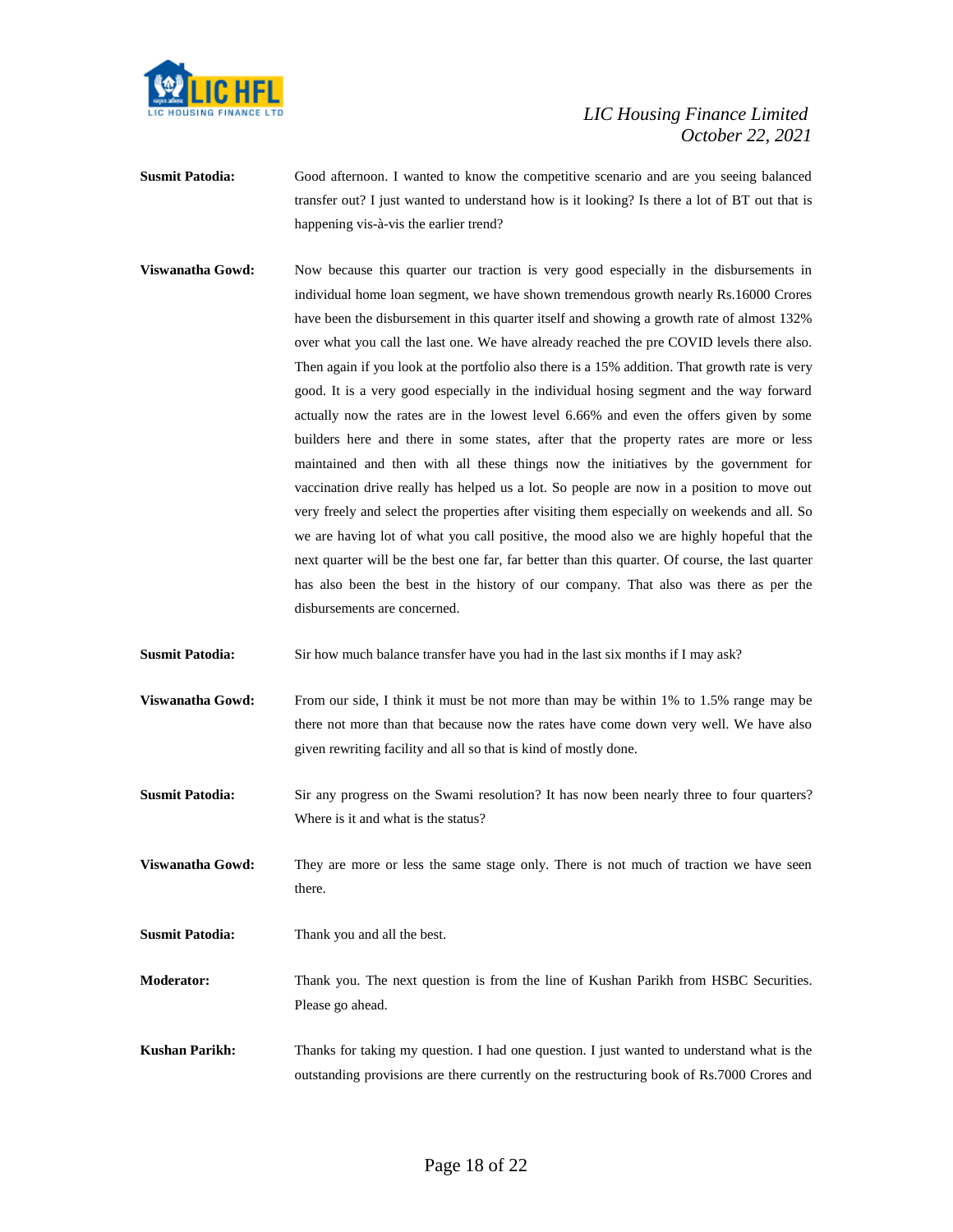

what will be the incremental provisions coming over there as well as how are we looking at overall credit cost going forward?

- **Sudipto Sil:** Overall, credit cost last year was round 60 basis points here. Before that it was around 48 basis points. Current year it is more than 100 basis points but what we believe is that with the further reduction in expected reduction in the NPAs going forward in the next two quarters it should again rationalize and we should reach somewhere where we were towards the end of this year to where it was by and large last year. That is as far as the credit cost outlook is concerned. As far as the provisioning is concerned, this provisioning is on the IGAAP as per the IRAC norms of the Reserve Bank 10% has to be provided on restructured book. So only it has been made.
- **Kushan Parikh:** For other provision on restructuring book we should assume it has not come in unless the assets slip into lower bucket?
- **Sudipto Sil:** As of now since there is no change in the NPA position there will not be any further restructuring required on that book.
- **Viswanatha Gowd:** Overall OTR is now ended. We did not operate it.
- **Kushan Parikh:** Understood and if you could just let us know is there is an increased level of prepayment on the LAP book in this quarter and any particular reason for that?
- **Sudipto Sil:** There is no such pronounced trend only in the LAP book or anything of that sort. That particular line of business disbursement is not happening as it used to happen earlier.
- **Kushan Parikh:** Any further improvement in incremental cost of borrowing from coming in future quarters or this should be the bottom pretty much the current quarter?

**Sudipto Sil:** Overall, if you look at the interest rates scenario in the country then you will note that the yields have already started bottoming out and bond yield, GSEC yield has actually gone up, but despite that we have been able to show some improvement. Some little bit of elbowroom is still left and of course it depends upon the stance taken by the central bank on the interest rates scenario.

**Kushan Parikh:** That is all from me.

**Moderator:** Thank you. The next question is from the line of Hitesh Gulati from Haitong Securities. Please go ahead.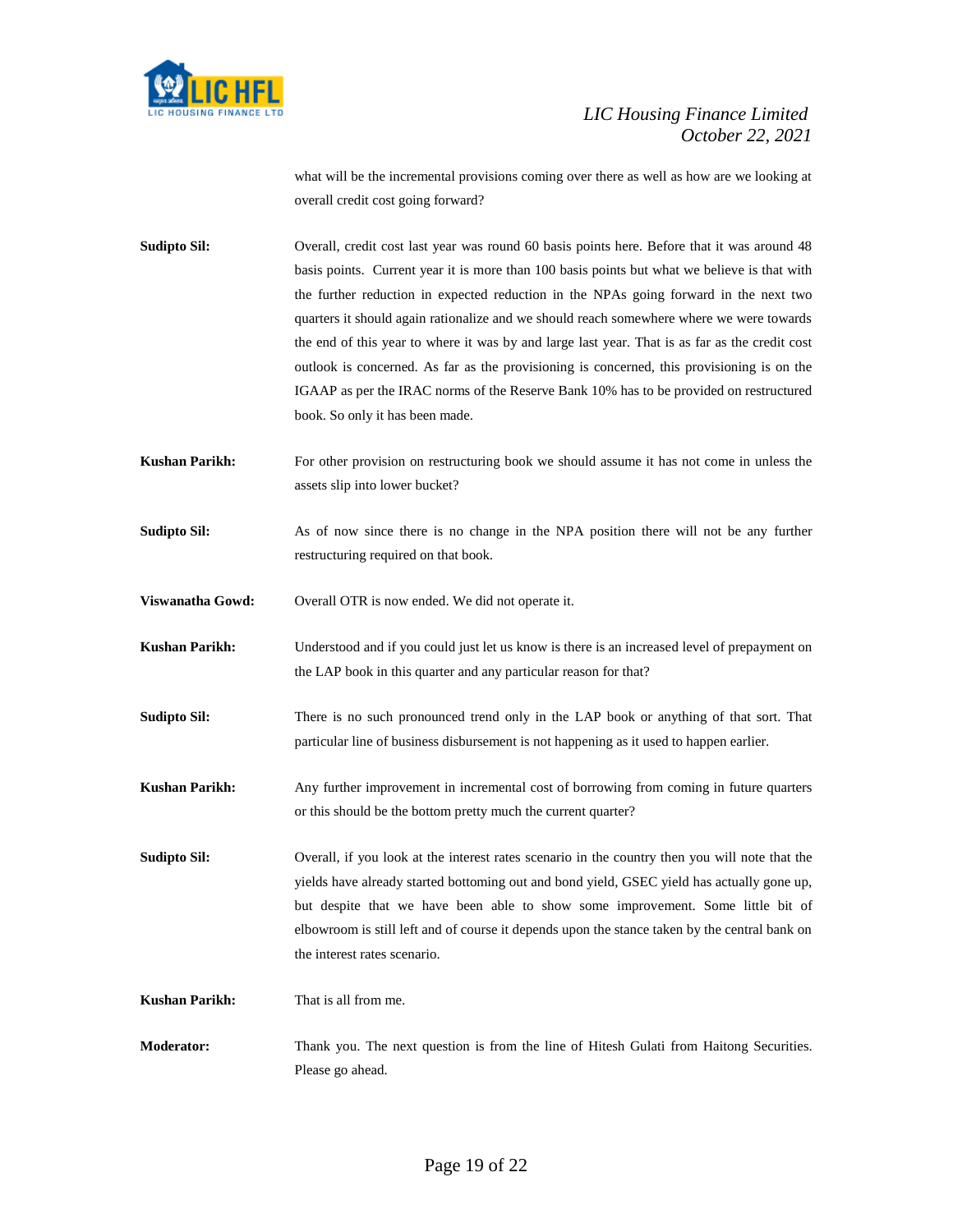

| <b>Hitesh Gulati:</b> | Thank you for taking my question. Sir on the OTR book 3.5% that you mentioned is there<br>any overlap with the stage 3 assets?                                                                                                                                                       |
|-----------------------|--------------------------------------------------------------------------------------------------------------------------------------------------------------------------------------------------------------------------------------------------------------------------------------|
| <b>Sudipto Sil:</b>   | First of all it is not 3.5%. It is Rs.7300 Crores so it will be around 3.1% number one.<br>Number two is that there could be some overlaps but it is generally on the lower side. Most<br>of it will be in stage 1 or 2.                                                             |
| <b>Hitesh Gulati:</b> | Sir last quarter the result time you mentioned that there was some resolution of Rs.100<br>Crores in July in some developer books has that been taken care off when you mentioned<br>there are some small resolutions or what is the state of it? So that was Rs.100 Crores?         |
| Viswanatha Gowd:      | It has come.                                                                                                                                                                                                                                                                         |
| <b>Sudipto Sil:</b>   | Rs.100 Crores has come but that is not from the developer book that is in the non-housing<br>commercial.                                                                                                                                                                             |
| <b>Hitesh Gulati:</b> | In developer, there is no major.                                                                                                                                                                                                                                                     |
| <b>Sudipto Sil:</b>   | Very small accounts are there, very insignificant. Very small two digit amount will be<br>resolution.                                                                                                                                                                                |
| <b>Hitesh Gulati:</b> | Thank you. That is it from my side.                                                                                                                                                                                                                                                  |
| <b>Moderator:</b>     | Thank you. The next question is from the line of Kunal Shah from Carnelian. Please go<br>ahead.                                                                                                                                                                                      |
| <b>Kunal Shah:</b>    | Most questions have been answered. Just one question Sir. With the kind of capital<br>adequacy ratio we have and I understand you are looking at good momentum on the growth<br>aspect how do we see any requirement or capital or how should one look at that?                      |
| <b>Sudipto Sil:</b>   | As of now capital is adequate after the promoter infusion. As of now the capital is adequate.                                                                                                                                                                                        |
| <b>Kunal Shah:</b>    | So we do not believe there is going to be any further need for capital?                                                                                                                                                                                                              |
| <b>Sudipto Sil:</b>   | That we have not said. We have said at this point in time it is adequate.                                                                                                                                                                                                            |
| <b>Kunal Shah:</b>    | Just one additional question on the employee expense part so you said actuarial will come,<br>it will impact of Rs.45 Crores to Rs.46 Crores that is there in this quarter so this will<br>continue for the coming quarters as well or how should one look at this actuarial impact? |
| <b>Sudipto Sil:</b>   | I said it is one time.                                                                                                                                                                                                                                                               |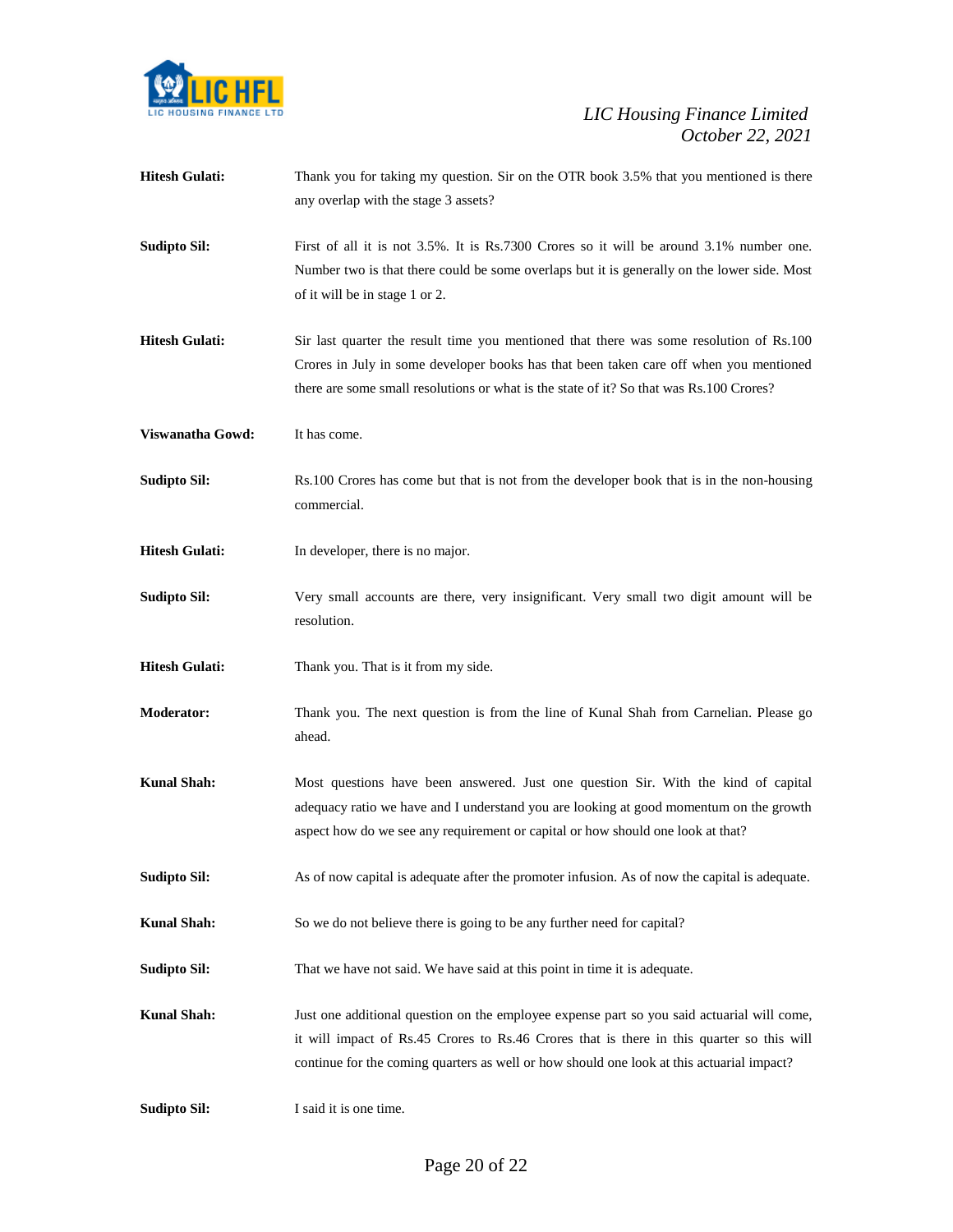

| <b>Kunal Shah:</b>     | It is one time. Thank you Sir.                                                                                                                                                                                                                                                        |
|------------------------|---------------------------------------------------------------------------------------------------------------------------------------------------------------------------------------------------------------------------------------------------------------------------------------|
| <b>Moderator:</b>      | Thank you. The next question is from the line of Mahrukh Adajania from Elara Capital.<br>Please go ahead.                                                                                                                                                                             |
| Mahrukh Adajania:      | Sorry to harp on the same thing but if you look at your interest reversal of Rs.250 Crores on<br>a book of Rs.7300 Crores then roughly it works out to 3.5% and if we annualize, it is 7% so<br>is the disbursal rate high?                                                           |
| <b>Sudipto Sil:</b>    | Sorry your voice is breaking. I am not able to hear.                                                                                                                                                                                                                                  |
| <b>Moderator:</b>      | As there is no response from the current participant, we move to the next question from the<br>line of Shashank Verma from Axis Mutual Fund. Please go ahead.                                                                                                                         |
| <b>Shashank Verma:</b> | Sir I had one query on the cumulative number of provisioning? This Rs.5354 Crores does it<br>include the provisioning on restructured book of approximately Rs.700 Crores as well as the<br>COVID related Rs.300 Crores provision that we have made?                                  |
| <b>Sudipto Sil:</b>    | COVID related provisioning is there Rs.314 Crores is included in ECL provisioning. OTR<br>provision is made under I-GAAP under IRAC norms or Reserve Bank of India under I-<br>GAAP.                                                                                                  |
| <b>Shashank Verma:</b> | It will not be included in the Rs.5300 odd Crores number?                                                                                                                                                                                                                             |
| <b>Sudipto Sil:</b>    | It is there. It is reflected there and the balance is transferred to the impairment reserve as an<br>appropriation.                                                                                                                                                                   |
| <b>Shashank Verma:</b> | Got it Sir. Thanks a lot. Thank you.                                                                                                                                                                                                                                                  |
| <b>Moderator:</b>      | Thank you. We take the next question from the line of Chandrasekhar Sridhar from Fidelity<br>International. Please go ahead.                                                                                                                                                          |
|                        | Chandrasekhar Sridhar: This is specific to complete somebody asked in from the previous question so if you look at<br>the interest reversals it would work this Rs.250 Crores which on annualized basis works out<br>to almost to 7% interest have you given like an one year waiver? |
| <b>Sudipto Sil:</b>    | It is a waiver. That is a moratorium. Moratorium and waivers are completely different<br>things.                                                                                                                                                                                      |
|                        | Chandrasekhar Sridhar: Okay then in that case then there should be a write back which should come sometime later<br>right?                                                                                                                                                            |